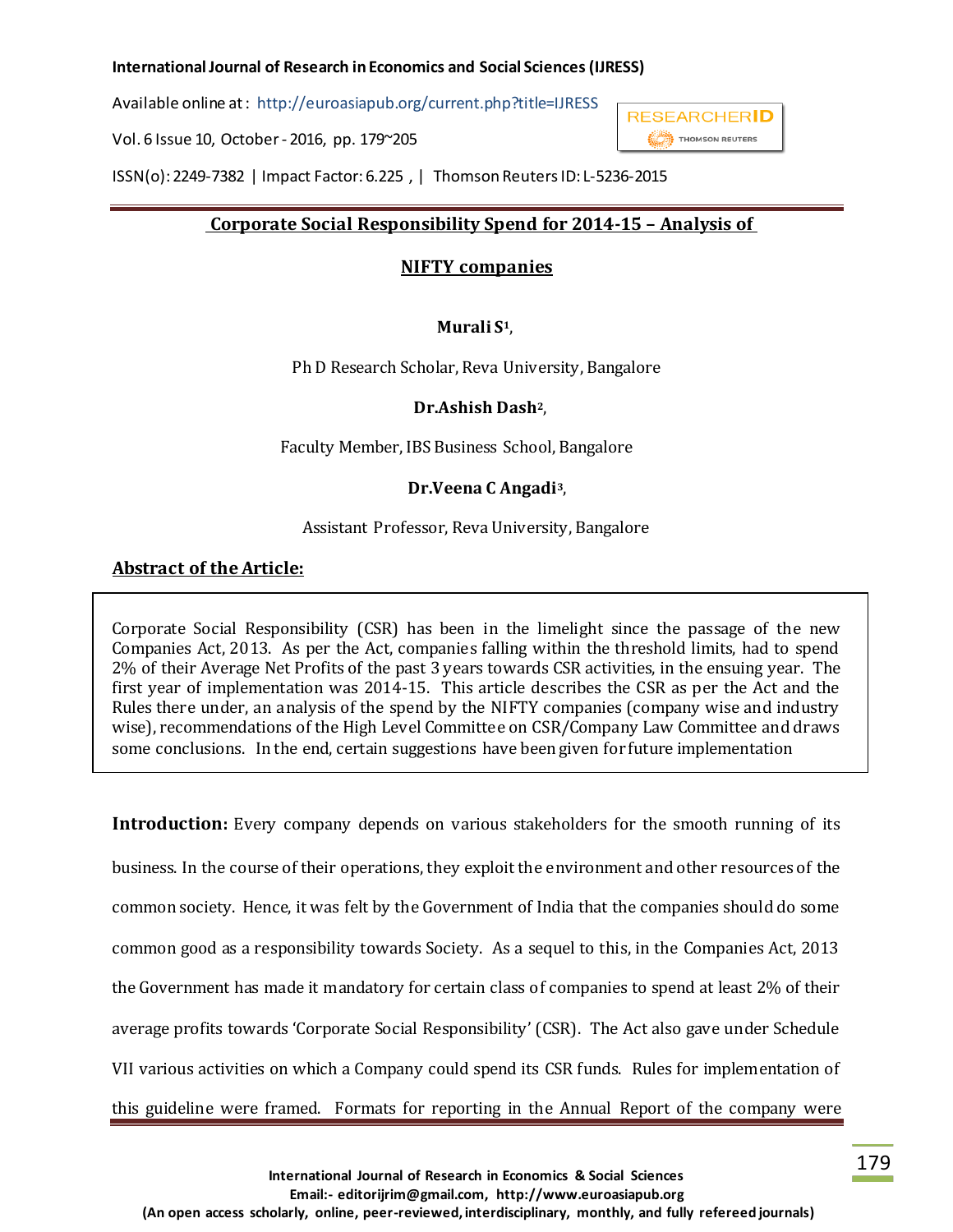Vol. 6 Issue 10, October - 2016

ISSN(o): 2249-7382 | Impact Factor: 6.225 , | Thomson Reuters ID: L-5236-2015

devised. The year 2014-15 was the first year of implementation and the companies covered by the guidelines have reported CSR spend and the activities in their Annual Report.

## **Definition of CSR:**

**"**Corporate Social Responsibility is the continuing commitment by business to behave ethically and contribute to economic development while improving the quality of life of the workforce and their families as well as of the local community and society at large" - **Lord Holme and Richard Watts**

"Corporate social responsibility encompasses not only what companies do with their profits, but also how they make them. It goes beyond philanthropy and compliance and addresses how companies manage their economic, social, and environmental impacts, as well as their relationships in all key spheres of influence: the workplace, the marketplace, the supply chain, the community, and the public policy realm".

### **Harvard University**

"CSR is a commitment to improve community well-being through discretionary business practices and contributions of corporate resources."

"Corporate social initiatives are major activities undertaken by a corporation to support social causes and to fulfill commitments to corporate social responsibility" **Philip Kotler & Nancy Lee**

**Strategic CSR**has been defined as :

"The idea that CSR should be integrated into the firm's strategic perspective and operations because of the long term benefit this brings to the organisation"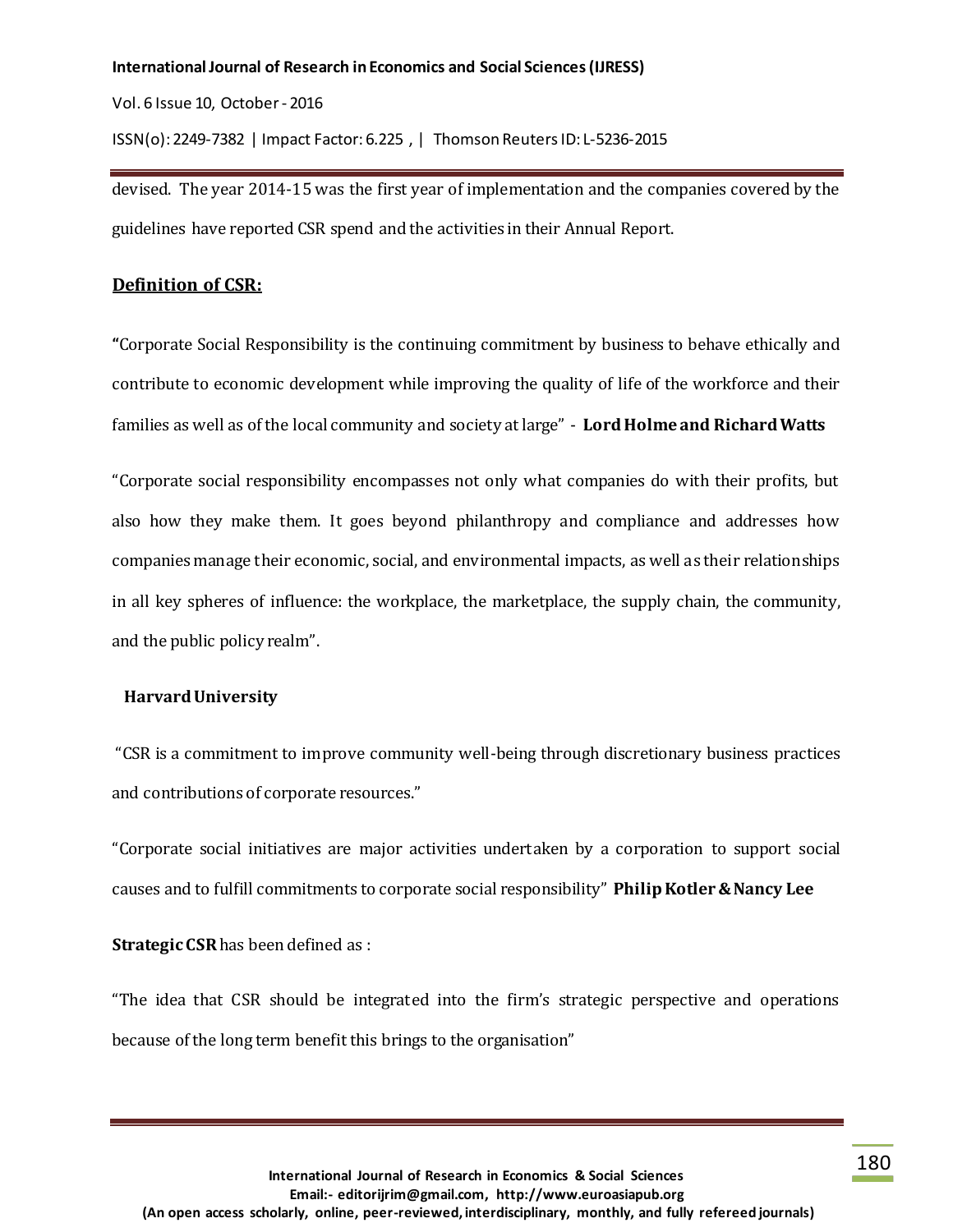Vol. 6 Issue 10, October - 2016

ISSN(o): 2249-7382 | Impact Factor: 6.225 , | Thomson Reuters ID: L-5236-2015

Strategic CSR focuses more on the ethical and discretionary concerns that are less precisely defined and which there is often no clear societal consensus.

#### **Companies (Corporate Social Responsibility Policy) Rules 2014**

**"Corporate Social Responsibility (CSR)"** mean and includes, but is not limited to:

(i) Projects or programs relating to activities specified in Schedule VII to the Act ; or

(ii) Projects or programs relating to activities undertaken by the board of directors of a company (Board) in pursuance of the recommendations of CSR Committee of the Board as per the declared **CSR Policy of the company** subject to the condition that such policy will cover subjects enumerated in Schedule VII of the Act"

**"CSR Policy**" relates to the activities to be undertaken by the Company as specified in the Schedule VII to the Act and the expenditure thereon, excluding activities undertaken in pursuance of the normal course of business of a company. CSR Policy of a Company shall specify that the surplus arising out of the CSR projects or programs or activities shall not form part of the business profit of a company.

# **CSR Reporting**

The Board's Report of a Company covered under these rules pertaining to a financial year commencing on or after 1st day of April 2014 shall include an annual report on CSR containing particulars specified in the annexure.

The Board approved CSR Policy of the company shall be displayed in the company's website.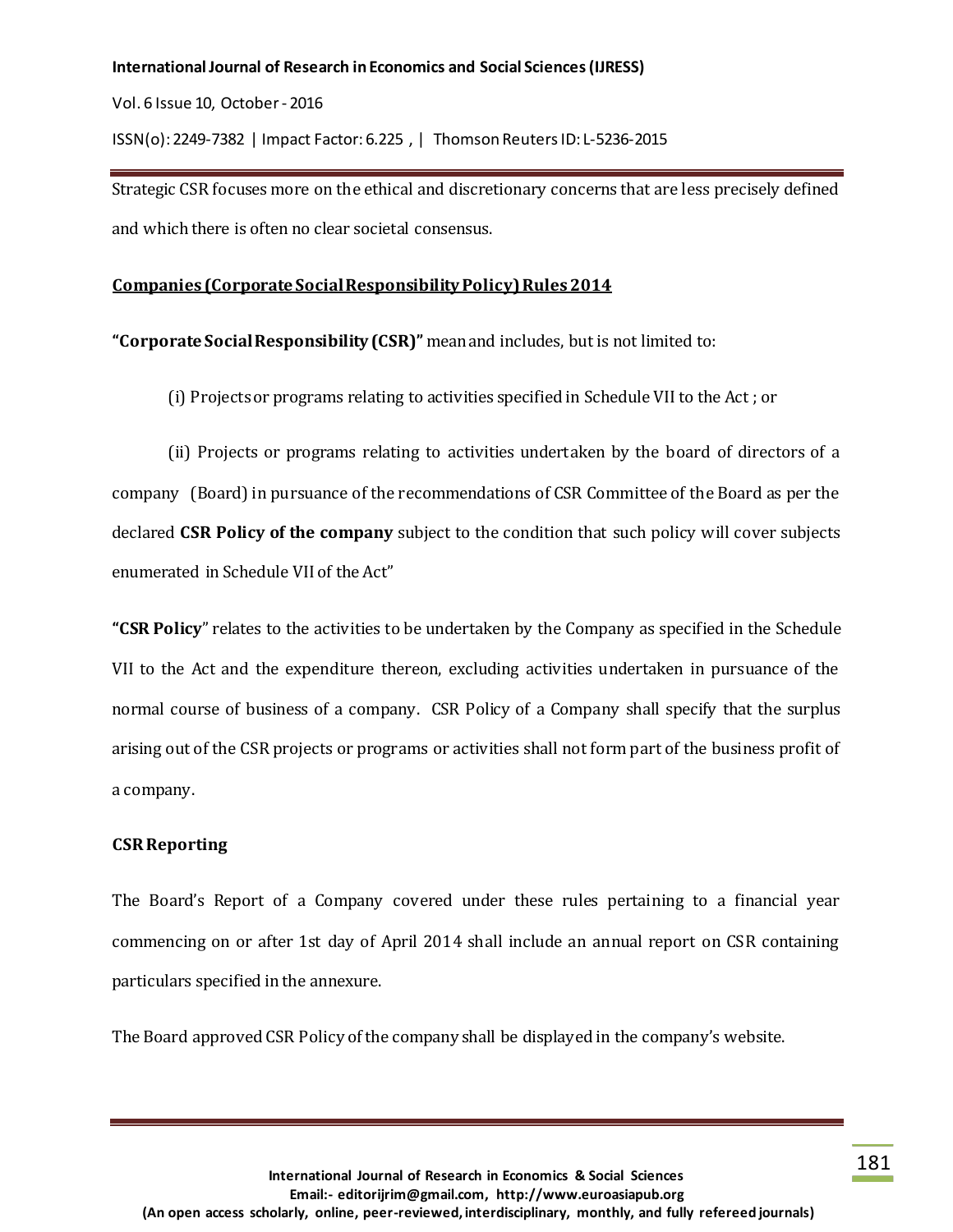#### Vol. 6 Issue 10, October - 2016

ISSN(o): 2249-7382 | Impact Factor: 6.225 , | Thomson Reuters ID: L-5236-2015

# **Why Companies to spend on CSR?**

"Business for Social Responsibility" is a leading non profit global organisation that provides business with information, tools, training and advisory services related to integrating CSR in their business operations and strategies. Their research and experience concludes that companies have gained following benefits through CSR spend:

- Increase in bottom line
- Increased sales and market share
- Strengthened brand positioning
- Enhanced corporate image and clout
- Increased ability to attract, motivate and retain employees
- Decreased operating costs
- Increased to appeal to investors and financial analysts

#### **Six Reasons Companies Should Embrace CSR – Forbes**

- 1. Innovation
- 2. Cost Savings
- 3. Brand Differentiation
- 4. Long Term Thinking
- 5. Customer Engagement
- 6. Employee Engagement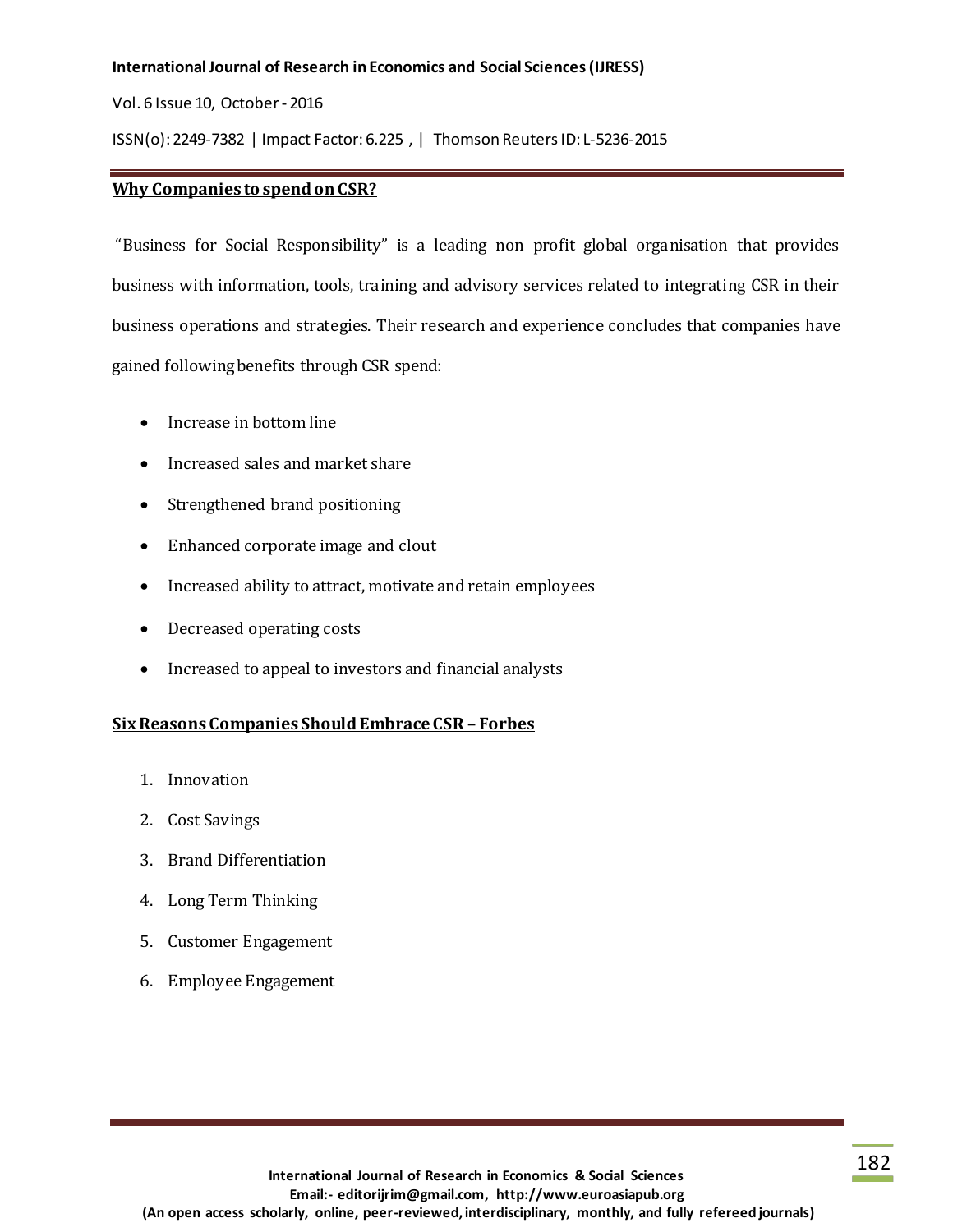Vol. 6 Issue 10, October - 2016

ISSN(o): 2249-7382 | Impact Factor: 6.225 , | Thomson Reuters ID: L-5236-2015

#### **CSR Provisions under Companies Act 2013**

**135.** (*1) Every company having net worth of rupees five hundred crore or more, or turnover of rupees one thousand crore or more or a net profit of rupees five crore or more during any financial year shall constitute a Corporate Social Responsibility Committee of the Board* consisting of three or more directors, out of which at least one director shall be an independent director.

*(By means of General Circular No. 21/2014 dt. 18th June 2014, the MCA has clarified that "any financial year" will imply "any of the three preceding financial years")*

*Exceptions are provided under the Rules for certain unlisted public companies and private companies which are not required to appoint independent directors. If a private company has only two directors, the CSR committee shall consist of those two directors.*

(2) The Board's report under sub-section (3) of section 134 shall disclose the composition of the Corporate Social Responsibility Committee.

# (3) The **Corporate Social Responsibility Committee shall**,—

- (*a*) formulate and recommend to the Board, a Corporate Social Responsibility Policy which shall indicate the activities to be undertaken by the company as specified in **Schedule VII;**
- (*b*) recommend the amount of expenditure to be incurred on the activities referred to in clause (*a*); and
- (*c*) monitor the Corporate Social Responsibility Policy of the company from time to time.
- (4) The Board of every company referred to in sub-section (1) shall,—
	- (*a*) after taking into account the recommendations made by the Corporate Social Responsibility Committee, approve the Corporate Social Responsibility Policy for the company and disclose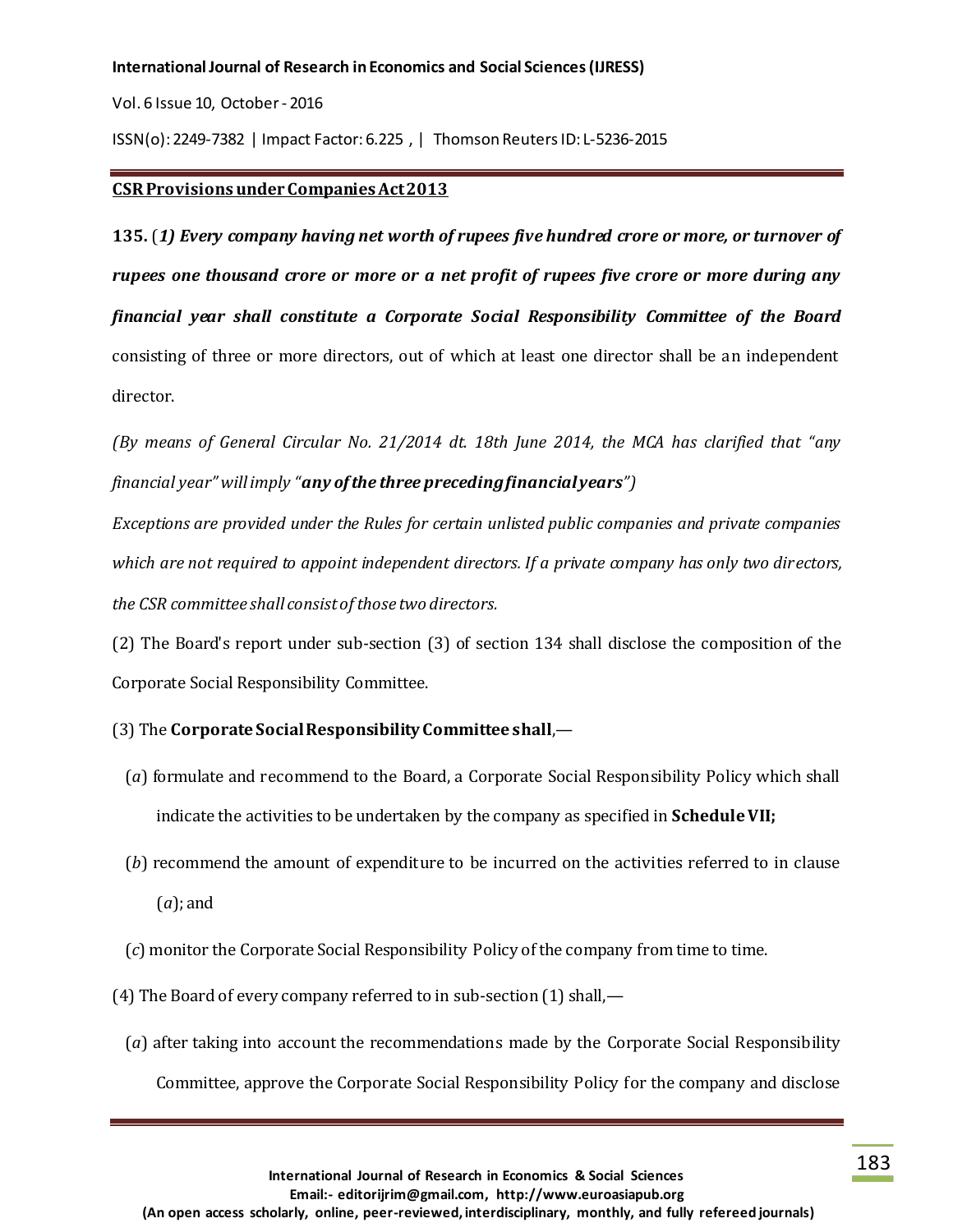Vol. 6 Issue 10, October - 2016

ISSN(o): 2249-7382 | Impact Factor: 6.225 , | Thomson Reuters ID: L-5236-2015

contents of such Policy in its report and also place it on the company's website, if any, in such manner as may be prescribed; and

(*b*) ensure that the activities as are included in Corporate Social Responsibility Policy of the company are undertaken by the company.

(5) *The Board of every company referred to in sub-section (1), shall ensure that the company spends, in every financial year, at least two per cent of the average net profits of the company made during the three immediately preceding financial years, in pursuance of its Corporate Social Responsibility Policy*:

**Provided** *that the company shall give preference to the local area and areas around it where it operates, for spending the amount earmarked for Corporate Social Responsibility activities:*

*Provided further that if the company fails to spend such amount, the Board shall, in its report made under clause (o) of sub-section (3) of section 134, specify the reasons for not spending the amount.*

Explanation.—*For the purposes of this section "average net profit" shall be calculated in accordance with the provisions of section 198.*

# **Our Interpretation on CSR spending as per the Act:**

*India is the first and the only country, as of date, to have made CSR spend "MANDATORY". Though it appears Mandatory, a close reading of Sec.135 (5) doesn't say so. It only requires a company that fails to spend such amount to only report the reasons for not spending. It follows the principle 'Comply or Explain'. Having said that, one can definitely conclude that no company which comes under the provisions would like NOT to spend but Explain since it may not go well with the stakeholders in the long run.*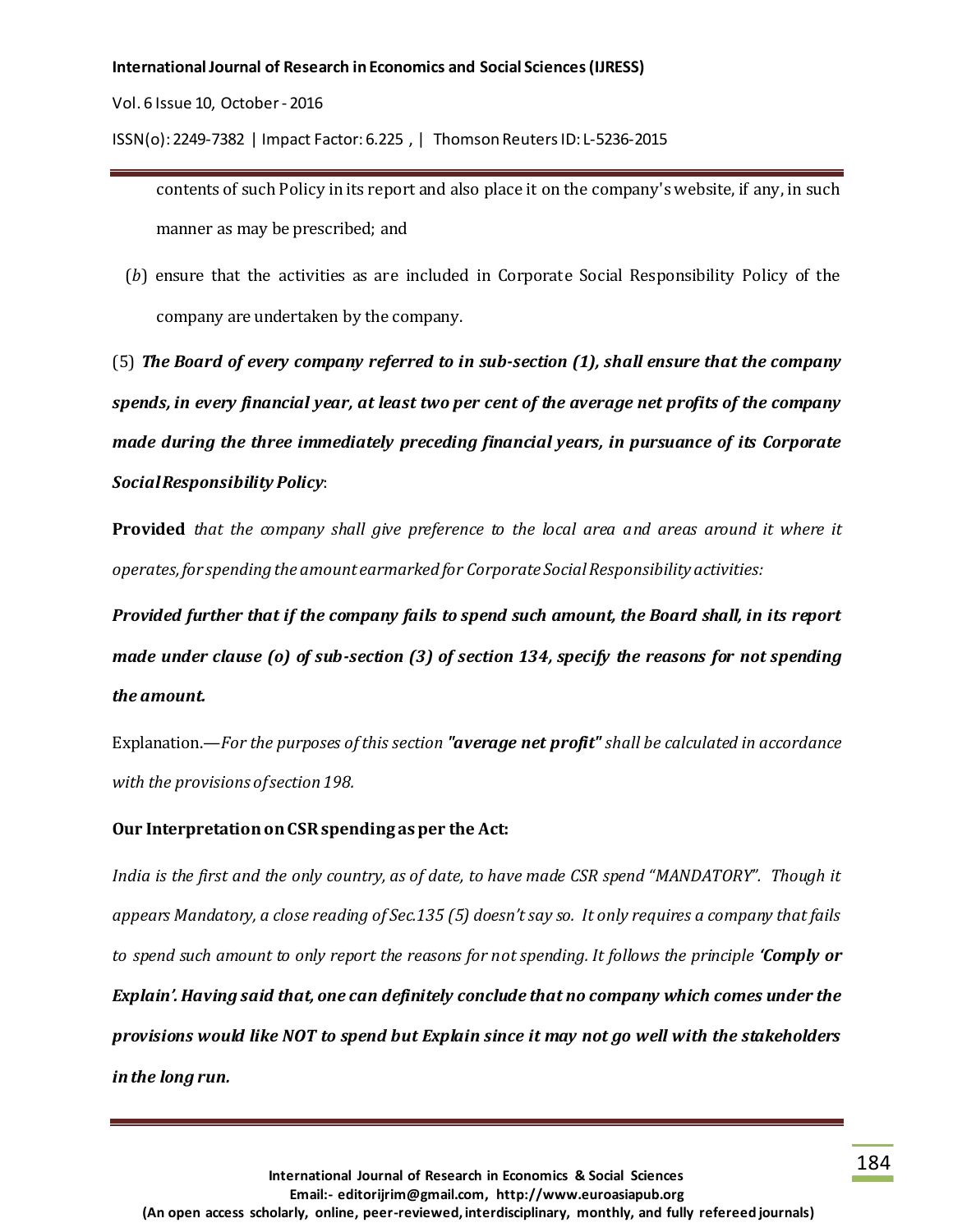Vol. 6 Issue 10, October - 2016

ISSN(o): 2249-7382 | Impact Factor: 6.225 , | Thomson Reuters ID: L-5236-2015

# *SCHEDULE VII*

(*See* section 135)

# **ACTIVITIES WHICH MAY BE INCLUDED BY COMPANIES IN THEIR CORPORATE SOCIAL RESPONSIBILITY POLICIES**

Activities relating to:—

(*i*) eradicating hunger, poverty and malnutrition, promoting health care including preventive health care and sanitation including contribution to the Swach Bharat Kosh set-up by the Central Government for the promotion of sanitation and making available safe drinking water;

(*ii*) promotion of education including special education and employment enhancing vocation skills especially among children, women, elderly and the differently abled and livelihood enhancement projects;

(iii) promoting gender equality, empowering women, setting up homes and hostels for women and orphans; setting up old age homes, day care centres and such other facilities for senior citizens and measures for reducing inequalities faced by socially and economically backward groups;

(iv) ensuring environmental sustainability, ecological balance, protection of flora and fauna, animal welfare, agroforestry, conservation of natural resources and maintaining quality of soil, air and water including contribution to the Clean Ganga Fund setup by the Central Government for rejuvenation of river Ganga;;

(v) protection of national heritage, art and culture including restoration of buildings and sites of historical importance and works of art; setting up public libraries; promotion and development of traditional arts and handicrafts;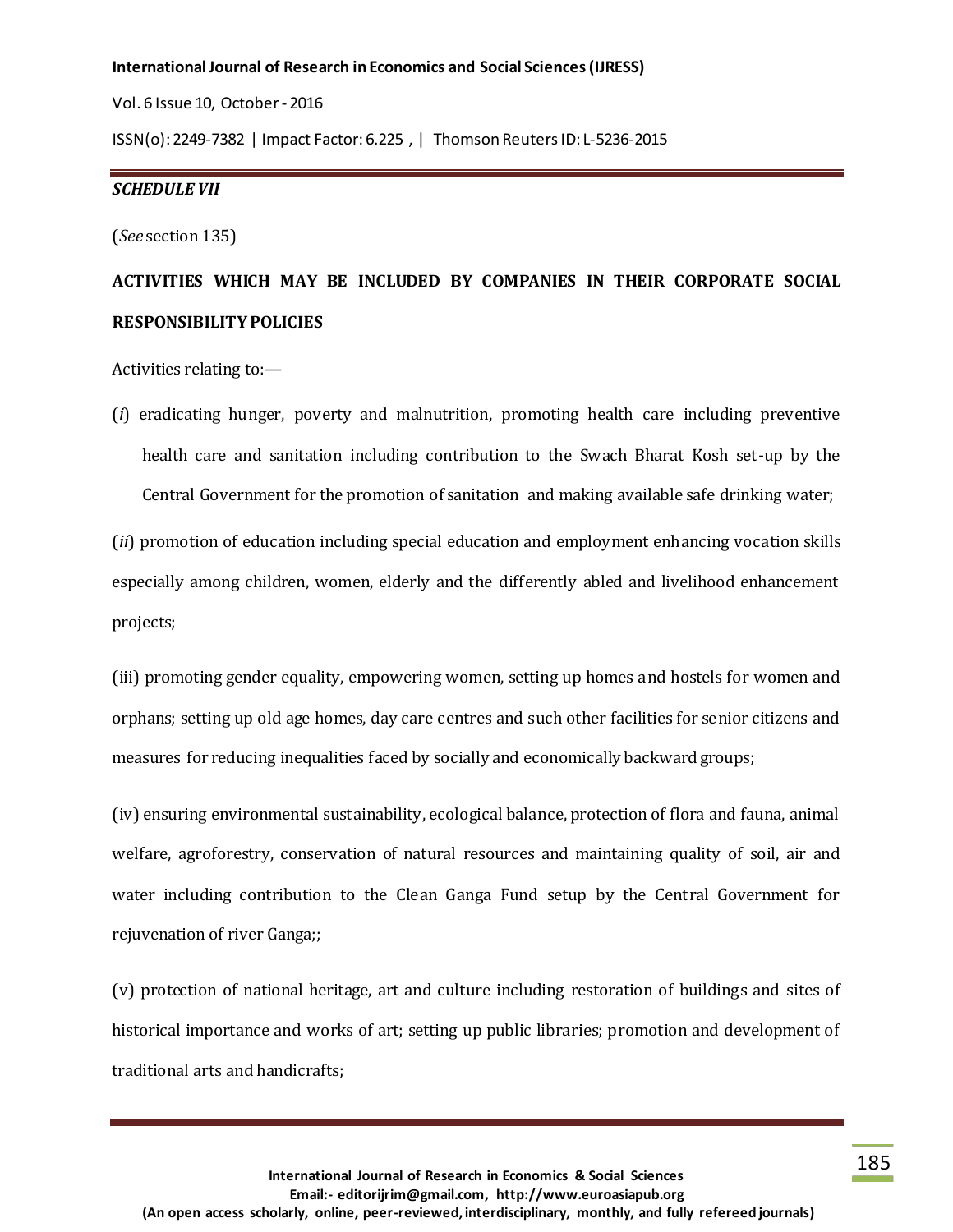Vol. 6 Issue 10, October - 2016

ISSN(o): 2249-7382 | Impact Factor: 6.225 , | Thomson Reuters ID: L-5236-2015

(vi) measures for the benefit of armed forces veterans, war widows and their dependents;

(vii) training to promote rural sports, nationally recognized sports, Paralympic sports and Olympic sports;

(viii) contribution to the Prime Minister's National Relief Fund or any other fund set up by the Central Government for socio-economic development and relief and welfare of the Scheduled Castes, the Scheduled Tribes, other backward classes, minorities and women;

(ix) contribution or funds provided to technology incubators located within academic institutions which are approved by the Central Government;

(x) rural development projects.

(xi) Slum Area Development

*P.S.: Through the FAQs and various clarifications, the MCA has made it very clear that the above is not exhaustive and it is only illustrative. A Company can spend on any activity which is broadly covered under Schedule VII* 

# **Companies (Corporate Social Responsibility Policy) Rules, 2014;**

*CSR Rules provide FORMAT FOR THE ANNUAL REPORT ON CSR ACTIVITIES TO BE INCLUDED IN THE BOARD'S REPORT.* The Research has found that in most of the cases, this report has been included in the Annual Report by the NIFTY companies.

# **Background of the Study:**

Hitherto, big companies like TATAs, Birlas, Reliance, Infosys, Wipro were spending money on improving the society and the environment on their own volition. With the passage of the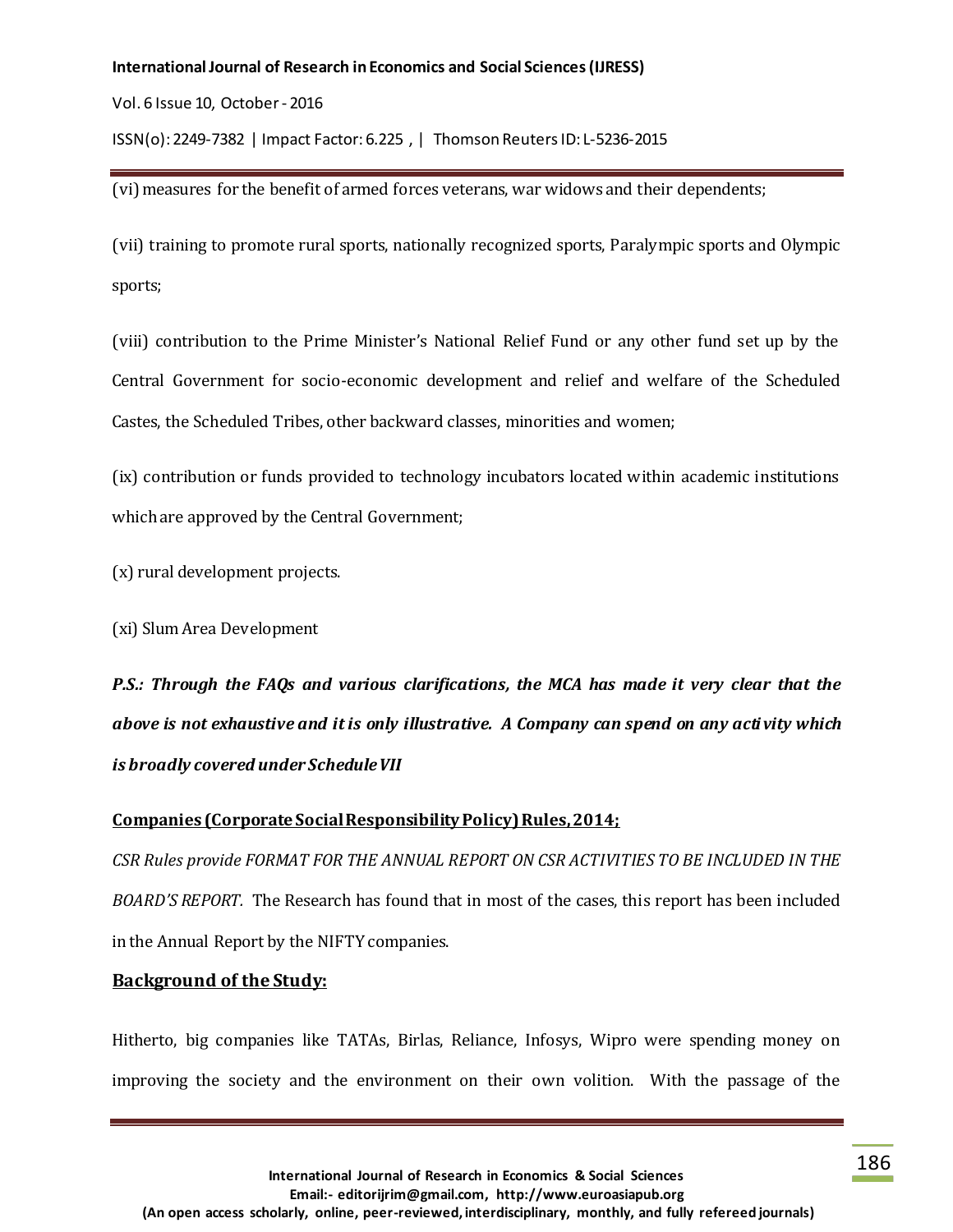Vol. 6 Issue 10, October - 2016

ISSN(o): 2249-7382 | Impact Factor: 6.225 , | Thomson Reuters ID: L-5236-2015

Companies Act, 2013 the CSR spend has more or less become mandatory for majority of the companies in India. The first year of implementation of the guidelines was 2014-15. Hence, it was thought fit to study the Annual Report of leading companies on the aspect of the CSR amount to be spent and the amount actually spent and also the activities under which these were spent.

# **Methodology of Research:**

- First we had to decide the sectors and the names of companies to be covered under the study.
- **We chose to study companies covered under the "NIFTY" index.** The reason is that these 50 companies comprise of the majority of the top companies of India and it also covers a wide range of industries from Automobile to Information Technology to Banking. **It covers 13 sectors of the economy.**

- It is basically "**Secondary Research"**
- The data has been taken from the published Annual Reports of the NIFTY companies. These Annual Reports of the Companies from their websites.
- First Level, analysis of the Amount to be Spent under CSR as per regulations and the amount actually spent by each of the companies has been analysed
- At second level, "Sectoral Analysis" of the CSR spent by these companies has been made
- Next Analysis was the "Activities" on which each of the companies spent the CSR amount
- Lastly, "Sector-wise Activity-Wise" analysis has been made.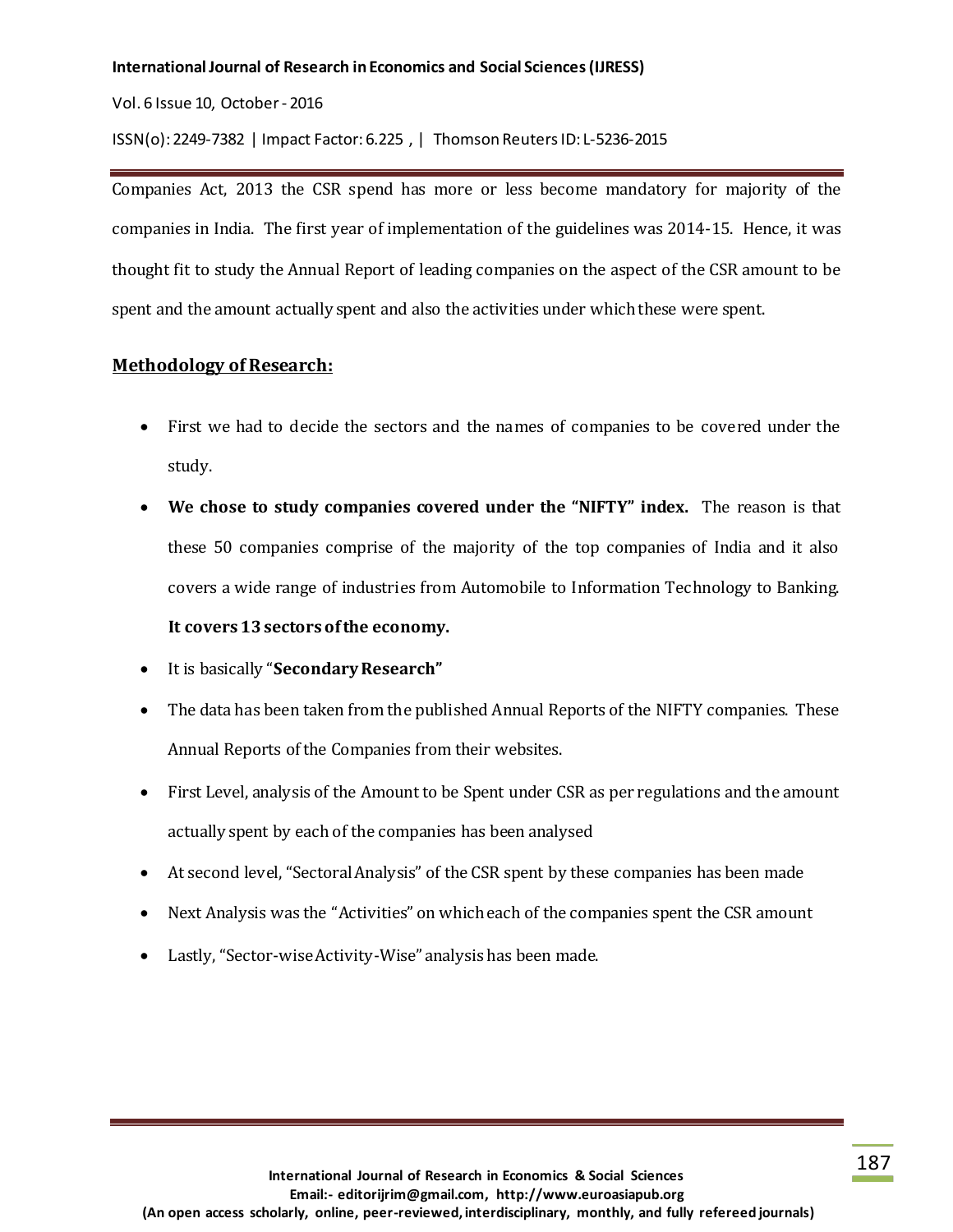Vol. 6 Issue 10, October - 2016

ISSN(o): 2249-7382 | Impact Factor: 6.225 , | Thomson Reuters ID: L-5236-2015

# **Findings of the Research:**

The table given below gives the analysis of the CSR spends by NIFTY companies in the year 2014-

15:

# **Table 1: Analysis ofthe CSR Spend in 2014-15 by NIFTY Companies**

|                               |                    | Average of 3     |           |                   |               |
|-------------------------------|--------------------|------------------|-----------|-------------------|---------------|
|                               |                    | years Profits    |           | <b>Actual Amt</b> | <b>Amount</b> |
| <b>Company Name</b>           | <b>Indy Sector</b> | <b>Rs.Crores</b> | 2% of Avg | spent             | unspent       |
| Mahindra & Mahindra Ltd.      | Automobile         | 4151.74          | 83.03     | 83.24             | $-0.21$       |
| Bajaj Auto Ltd.               | Automobile         | 12,133           | 243       | 239.54            | 3.46          |
| Maruti Suzuki India Ltd.      | Automobile         | 2505.3           | 50.11     | 37.25             | 12.86         |
| Hero Motocorp Ltd.            | Automobile         | 2202             | 44.04     | 2.41              | 41.63         |
| Bosch Ltd.                    | Automobile         | 1359.4           |           | 10.34             | $-10.34$      |
| Tata Motors Ltd.              | Automobile         |                  |           | 18.62             | $-18.62$      |
| Ultratech Cement Ltd.         | Cements            | 3076             | 61.51     | 44.46             | 17.05         |
| Ambuja Cements Ltd.           | Cements            | 1696             | 34        | 38.4              | $-4.4$        |
| A C C Ltd.                    | Cements            | 1360             | 27.2      | 27.45             | $-0.25$       |
| Grasim Industries Ltd.        | <b>Cements</b>     | 1002             | 20        | 16.71             | 3.29          |
| ITCLtd.                       | Cons goods         | 10646.11         | 212.92    | 214.06            | $-1.14$       |
| Hindustan Unilever Ltd.       | Cons goods         | 3990.93          | 79.82     | 82.35             | $-2.53$       |
| Asian Paints Ltd.             | Cons goods         | 1493.73          | 29.87     | 19.01             | 10.86         |
| Larsen & Toubro Ltd.          | Construction       | 5310.29          | 106.21    | 76.54             | 29.67         |
| Oil & Natural Gas Corpn. Ltd. | Energy             | 33030            | 660.61    | 495.23            | 165.38        |
| Reliance Industries Ltd.      | Energy             | 26648            | 532.96    | 760.58            | $-227.62$     |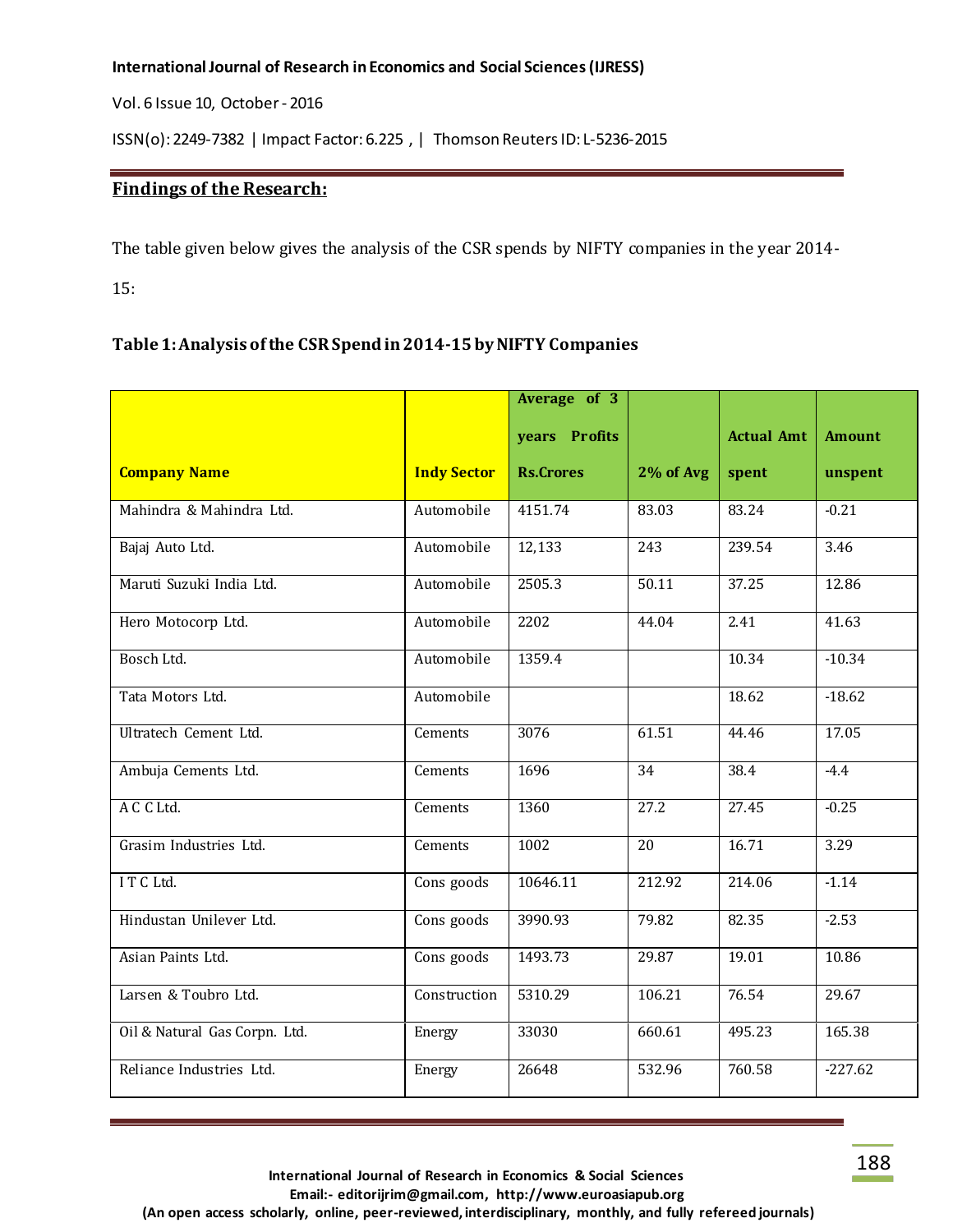Vol. 6 Issue 10, October - 2016

ISSN(o): 2249-7382 | Impact Factor: 6.225 , | Thomson Reuters ID: L-5236-2015

| NTPCLtd.                           | Energy                     | 14173.78 | 283.48         | 205.18 | 78.3           |
|------------------------------------|----------------------------|----------|----------------|--------|----------------|
| G A I L (India) Ltd.               | Energy                     | 5933.37  | 118.67         | 41.36  | 77.31          |
| Power Grid Corpn. Of India Ltd.    | Energy                     | 5525.53  | 110.51         | 47.42  | 63.09          |
| Bharat Petroleum Corpn. Ltd.       | Energy                     | 3800.53  | 76.01<br>33.95 |        | 42.06          |
| Tata Power Co. Ltd.                | Energy                     | 1491.7   | 29.8           | 31.1   | $-1.3$         |
| Cairn India Ltd.                   | Energy                     | 6489.82  | 129.8          | 70.36  | 59.44          |
| State Bank Of India                | <b>FS</b>                  | 18257.21 | 365.14         | 115.8  | 249.34         |
| I C I C I Bank Ltd.                | <b>FS</b>                  | 169.22   | 3.39           | 3.39   | $\overline{0}$ |
| H D F C Bank Ltd.                  | FS                         | 9856.35  | 197.13         | 118.55 | 78.58          |
| Axis Bank Ltd.                     | FS                         | 6688.67  | 133.77         | 123.22 | 10.55          |
| Housing Development Finance Corpn. |                            |          |                |        |                |
| Ltd.                               | FS                         | 6130.73  | 122.61         | 49.18  | 73.43          |
| Bank Of Baroda                     | <b>FS</b>                  | 5593.16  | 111.86         | 17.83  | 94.03          |
| Punjab National Bank               | FS                         | 6087.71  | 121.75         | 3.76   | 117.99         |
| Kotak Mahindra Bank Ltd.           | FS                         | 1959.79  | 39.2           | 11.97  | 27.23          |
| Yes Bank Ltd.                      | FS                         | 1901.35  | 38.02          | 15.71  | 22.31          |
| Indusind Bank Ltd.                 | FS                         | 1632.45  | 32.64          | 17.53  | 15.11          |
| Bharat Heavy Electricals Ltd.      | Indl Mfg                   | 8222.33  | 165            | 102.06 | 62.94          |
| Tech Mahindra Ltd.                 | $\ensuremath{\mathsf{IT}}$ | 1544     | 30.88          | 53.21  | $-22.33$       |
| Tata Consultancy Services Ltd.     | IT                         | 14250    | 285            | 219    | 66             |
| Infosys Ltd.                       | $\overline{IT}$            | 12133    | 243            | 239.54 | 3.46           |
| Wipro Ltd.                         | $\overline{IT}$            | 6415.4   | 12.83          | 13.27  | $-0.44$        |
| H C L Technologies Ltd.            | $\overline{IT}$            | 4499.27  | 89.99          | 6.16   | 83.83          |
| Zee Entertainment Enterprises Ltd. | Media                      | 965.8    | 19.3           | 16.8   | 2.5            |
| Coal India Ltd.                    | Metals                     | 1202.12  | 24.04          | 24.72  | $-0.68$        |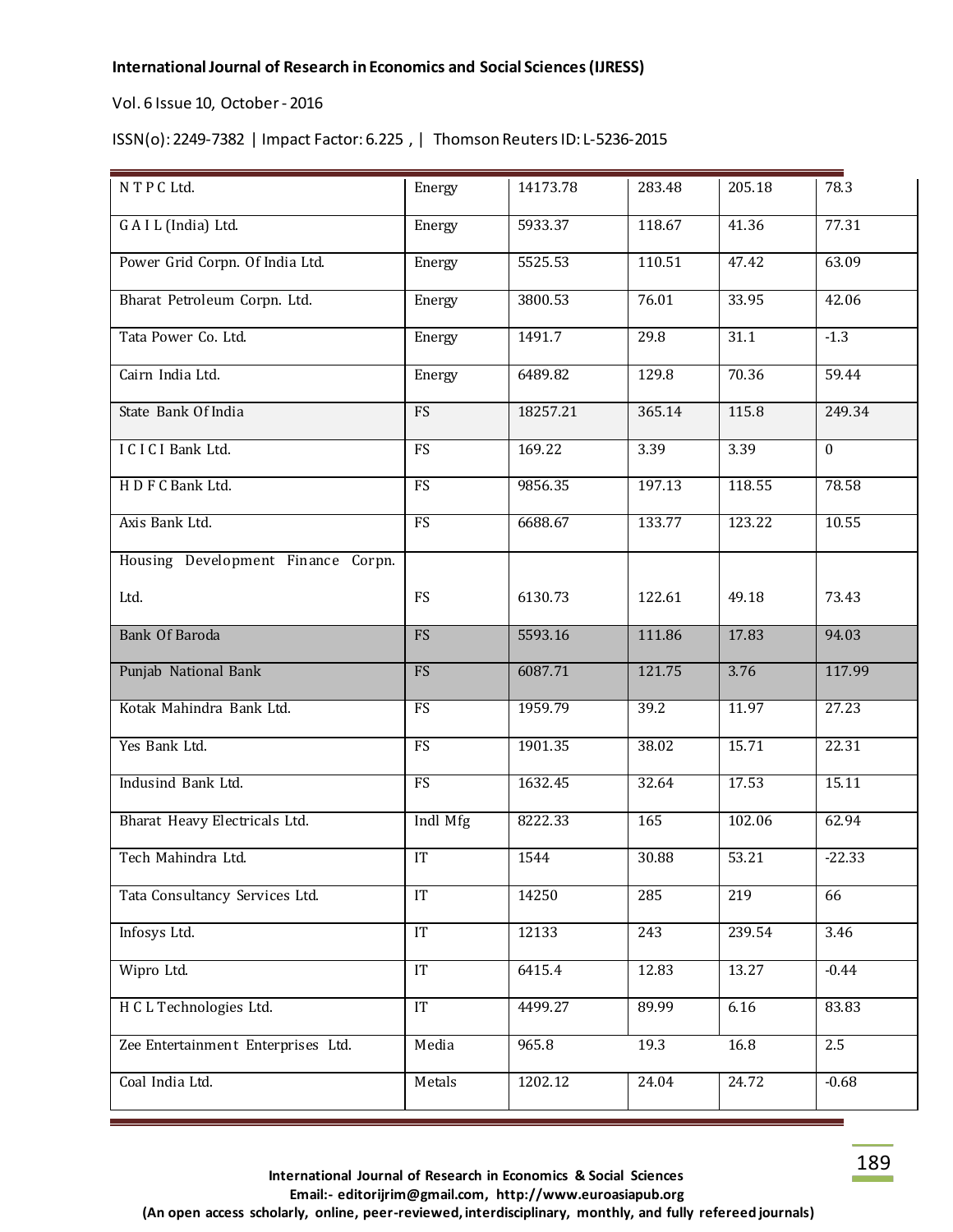Vol. 6 Issue 10, October - 2016

| Tata Steel Ltd.                          | Metals   | 8412.82 | 168.26  | 171.46   | $-3.2$   |
|------------------------------------------|----------|---------|---------|----------|----------|
| Hindalco Industries Ltd.                 | Metals   | 1741.94 | 34.84   | 32.42    | 2.42     |
| Vedanta Ltd.                             | Metals   |         | 0.00    | 25.5     | $-25.50$ |
| Lupin Ltd.                               | Pharma   | 1981.7  | 39.63   | 12.58    | 27.05    |
| Dr. Reddy'S Laboratories Ltd.            | Pharma   | 1830.78 | 36.61   | 29.17    | 7.44     |
| Cipla Ltd.                               | Pharma   | 1743.21 | 34.86   | 13.43    | 21.43    |
| Sun Pharmaceutical Inds. Ltd.            | Pharma   |         |         | 4.67     | $-4.67$  |
| Adani Ports & Special Economic Zone Ltd. | Services | 1790    | 35.79   | 35.9     | $-0.11$  |
| Bharti Airtel Ltd.                       | Telecom  | 6966.1  | 139.322 | 41.1     | 98.222   |
| Idea Cellular Ltd.                       | Telecom  | 1578.72 | 31.58   | $\theta$ | 31.58    |

ISSN(o): 2249-7382 | Impact Factor: 6.225 , | Thomson Reuters ID: L-5236-2015

Source: Annual Reports of the respective companies

**Note:** The figures of the average profits of the past 3 years and 2% of the average profits were not available in the Annual Reports of SBI, Bank of Baroda and Punjab National Bank. These figures have been incorporated by taking Total Revenue, Total Expenses and the Income Tax Provision from the CMIE data base and the PBT has been arrived as Total Revenue minus Total Expenses plus Income Tax Provision. This method was adopted due to lack of other data required for calculation as per Sec.198 of the Companies Act, 2013.

#### **Analysis of the Amount spent on CSR by the NIFTY Companies during 2014-15:**

**1. Companies which spent more than the statutory requirement of 2% of the Average Net** 

**Profits:** 12 (24%) out of 50 Companies ( Mahindra & Mahindra Ltd, Ambuja Cements Ltd, ACC Ltd, ITC Ltd, Hindustan Unilever Ltd, Reliance Industries Ltd, Tata Power Company Ltd, Tech Mahindra Ltd, Wipro Ltd, Coal India Ltd, Tata Steel Ltd, Adani Ports) spent amounts towards CSR activities more than the required amount. A close look at the table shows that the extra amount spent by 10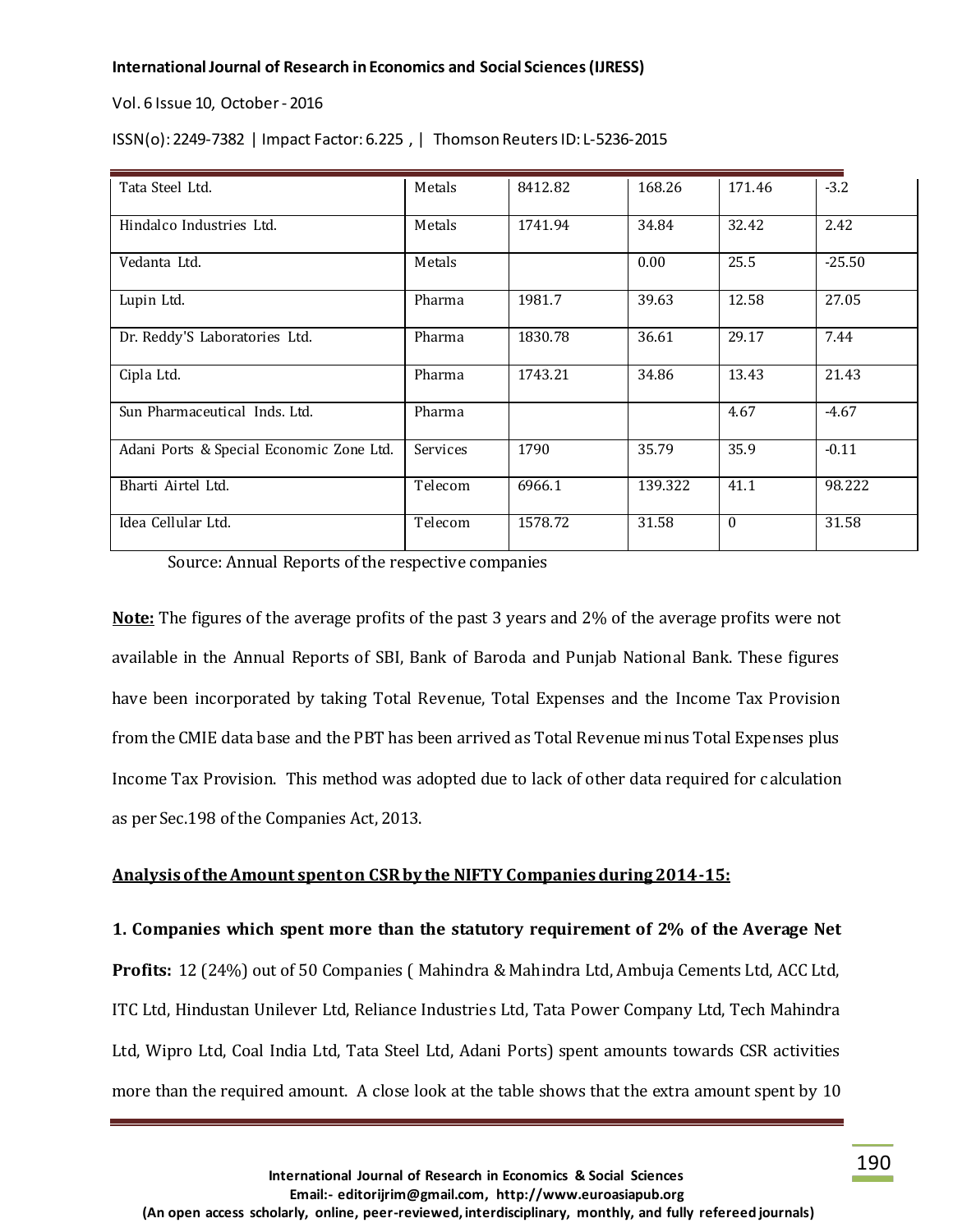Vol. 6 Issue 10, October - 2016

ISSN(o): 2249-7382 | Impact Factor: 6.225 , | Thomson Reuters ID: L-5236-2015

of the 12 companies was just marginally more. Maximum *extra amount spent* was by *Reliance Industries Ltd* Rs.760.58 crores which was more than the statutory requirement by Rs.227.62 crores **(2.85%** of the Average profit), followed by Tech Mahindra Ltd which spent Rs.53.21 crores : Rs.22.33 crores more than the requirement (**3.45%** of the Average Profit*). In percentage terms* 

*Tech Mahindra scores over Reliance Industries Ltd.*

**2. Companies not required to spend statutorily but still spent on CSR Activities:** Three of the companies (Tata Motors Ltd, Vedanta & Sun Pharma) incurred losses in the past 3 years, hence not required to spend. In the case of Bosch Ltd, the rules are applicable to them from the next years since the company's annual report covered 15 months period from 1st January 2014 to 31st March, 2015. Prior to current year they were following calendar year. Totally four companies spent on CSR even though they need not have spent. The total amount spent by these 4 companies amounts to Rs.59.13 crores.

**3. Companies that have not spent the entire amount in the current year:** 33 Companies (66%) have not spent the entire amount provided for CSR as per the government guidelines. The reasons given vary from "amounts already committed", "since first year, time spent on identifying projects" etc.

**4. Two Companies figures are very interesting**: *While ICICI Bank Ltd spent the exact amount* required (Rs.3.39 crores), *Idea Cellular Ltd. has not spent even one rupee in this year* (Rs.31.58 crores). The reason given by Ideal Cellular for non spending of any amount is:

"The financial year 2014-15, was a preparatory year for the implementation of CSR policy as per the Companies Act, 2013.Being the initial year, the Company was in the process of evaluating the various focus areas for its CSR activities and conducted number of consultations with organizations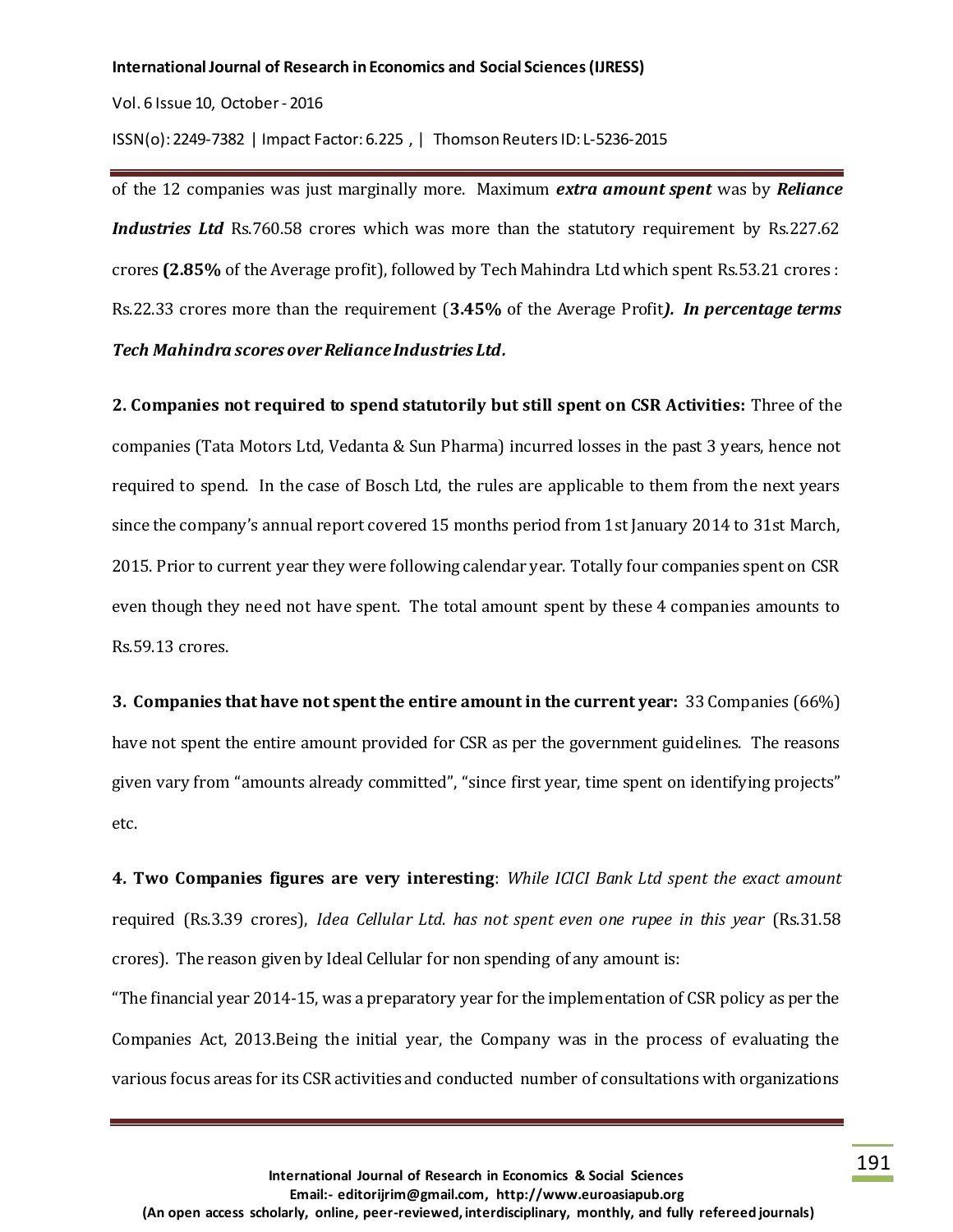Vol. 6 Issue 10, October - 2016

ISSN(o): 2249-7382 | Impact Factor: 6.225 , | Thomson Reuters ID: L-5236-2015

working in the area of education, health, sanitation, poverty eradication and livelihood generation. The Company identified some key projects which will be executed during the current financial year 2015-16. A dedicated team is also in place to look after the CSR works. For the said reasons, no amount towards CSR was spent in the Financial Year 2014-15."



Chart 1: Analysis of the Amount spent on CSR by NIFTY Companies

The table given below gives the Sectoral Analysis of the CSR spends by NIFTY companies in the year

2014-15: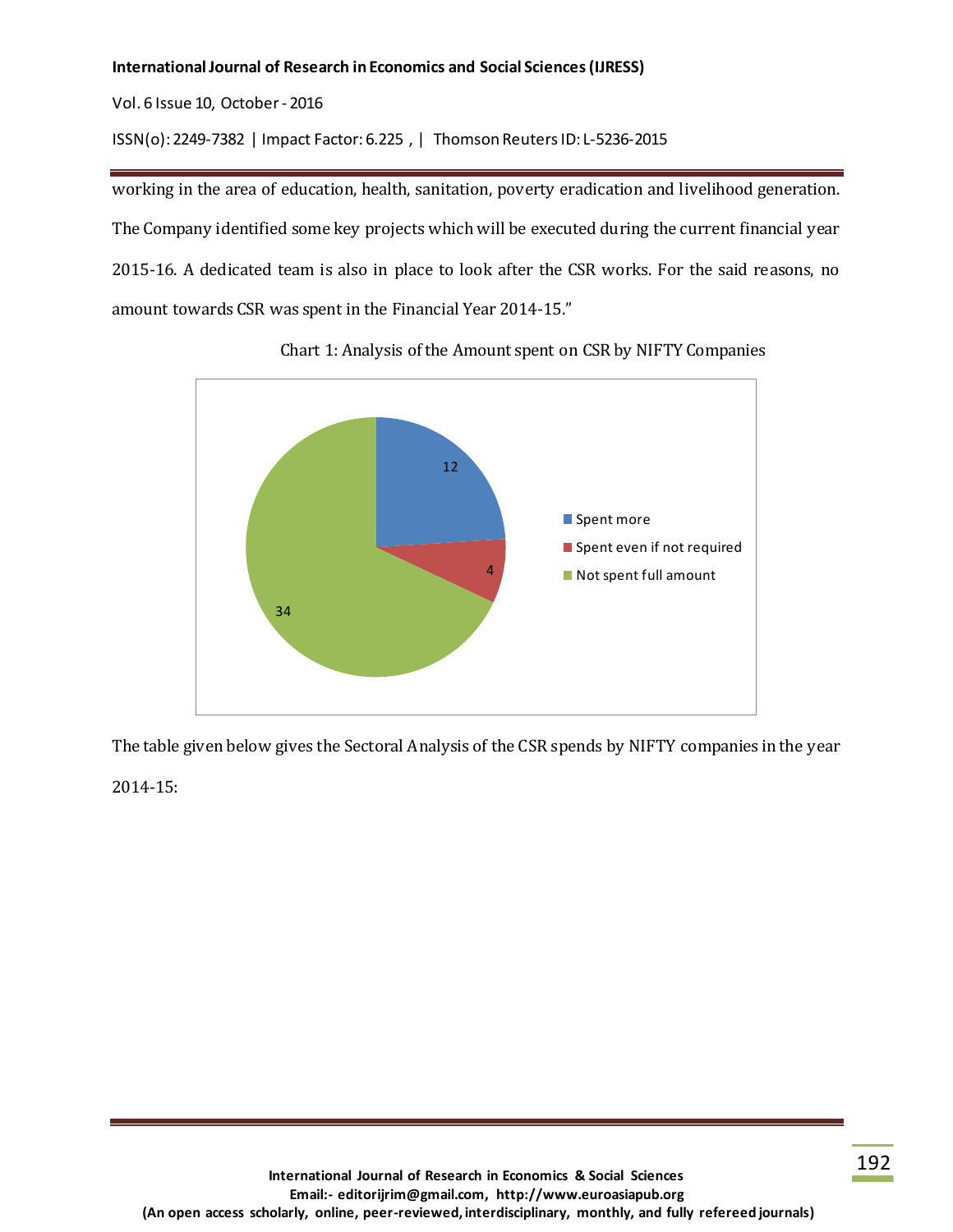Vol. 6 Issue 10, October - 2016

ISSN(o): 2249-7382 | Impact Factor: 6.225 , | Thomson Reuters ID: L-5236-2015

# **Table 2: Sectoral Analysis of CSR spend in 2014-15 by NIFTY Companies**

| <b>SI</b>    | <b>Sector</b>   | No.<br>of <sub>l</sub><br>companies | Total CSR<br>Amount<br>spent | Per cent to<br>the<br>total<br>by<br>spent<br><b>NIFTY</b> cos | Intra<br><b>Industry</b><br>Company<br>Average of<br><b>CSR</b><br>amount |
|--------------|-----------------|-------------------------------------|------------------------------|----------------------------------------------------------------|---------------------------------------------------------------------------|
| $\mathbf{1}$ | Automobile      | 6                                   | 194.77                       | 4.83                                                           | 32.5                                                                      |
| 2            | Cements         | 4                                   | 127.02                       | 3.15                                                           | 31.8                                                                      |
| 3            | Cons goods      | 3                                   | 315.42                       | 7.82                                                           | 105.1                                                                     |
| 4            | Construction    | $\mathbf{1}$                        | 76.54                        | 1.90                                                           | 76.5                                                                      |
| 5            | Energy          | 8                                   | 1685.21                      | 41.78                                                          | 210.7                                                                     |
| 6            | <b>FS</b>       | 10                                  | 476.94                       | 11.82                                                          | 47.7                                                                      |
| 7            | Indl Mfg        | $\mathbf{1}$                        | 102.06                       | 2.53                                                           | 102.1                                                                     |
| 8            | IT              | 5                                   | 647.90                       | 16.06                                                          | 129.6                                                                     |
| 9            | Media           | 1                                   | 16.80                        | 0.42                                                           | 16.8                                                                      |
| 10           | Metals          | 4                                   | 254.10                       | 6.30                                                           | 63.5                                                                      |
| 11           | Pharma          | $\overline{4}$                      | 59.85                        | 1.48                                                           | 15.0                                                                      |
| 12           | Shipping & Port | $\mathbf{1}$                        | 35.90                        | 0.89                                                           | 35.9                                                                      |
| 13           | Telecom         | $\overline{2}$                      | 41.10                        | 1.02                                                           | 20.6                                                                      |
|              | <b>TOTAL</b>    | 50                                  | 4033.61                      | 100.00                                                         |                                                                           |

# **Sectoral Analysis of the Amount spent on CSR by the NIFTY Companies during 2014-15:**

1. Total Amount spent by these companies amounted to Rs.4033.61 crores. The highest amount was spent by the Energy Sector (comprising 8 companies) - Rs.1685.21 crores (41.78%). Main companies in the Energy Sector include Reliance Industries Ltd, NTPC Ltd, Cairn India Ltd, GAIL,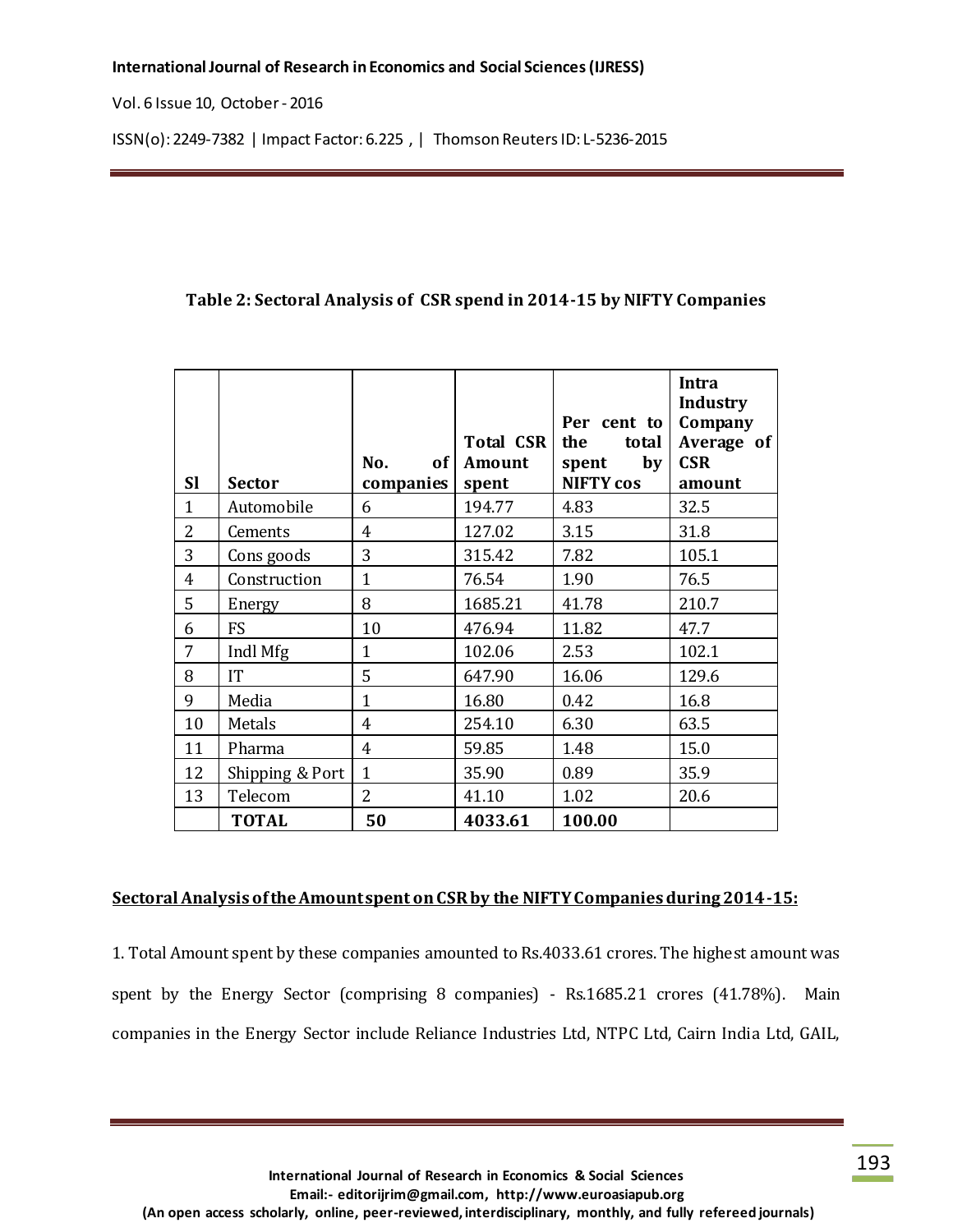Vol. 6 Issue 10, October - 2016

ISSN(o): 2249-7382 | Impact Factor: 6.225 , | Thomson Reuters ID: L-5236-2015

Power Grid Corporation. Other two sectors had double digit contribution – Information Technology (5 companies) accounting for 16.06% and Financial Services (10 companies) – 11.82%.

2. Media Sector comprising one company (Zee Entertainment) had the lowest share 0.42%.

3. A study of the last column of the above table gives an idea about the average amount spent by each of the companies in a particular sector. Even in this analysis the average spend of Rs.210.70 crores by Energy Companies stand out. The second position is captured by Information Technology companies with average company spend of Rs.129.60 crores. Consumer goods sector comprising 3 companies (ITC, Hindustan Unilever and Asian Paints) stood third with average company spend of Rs. 105.10 crores.



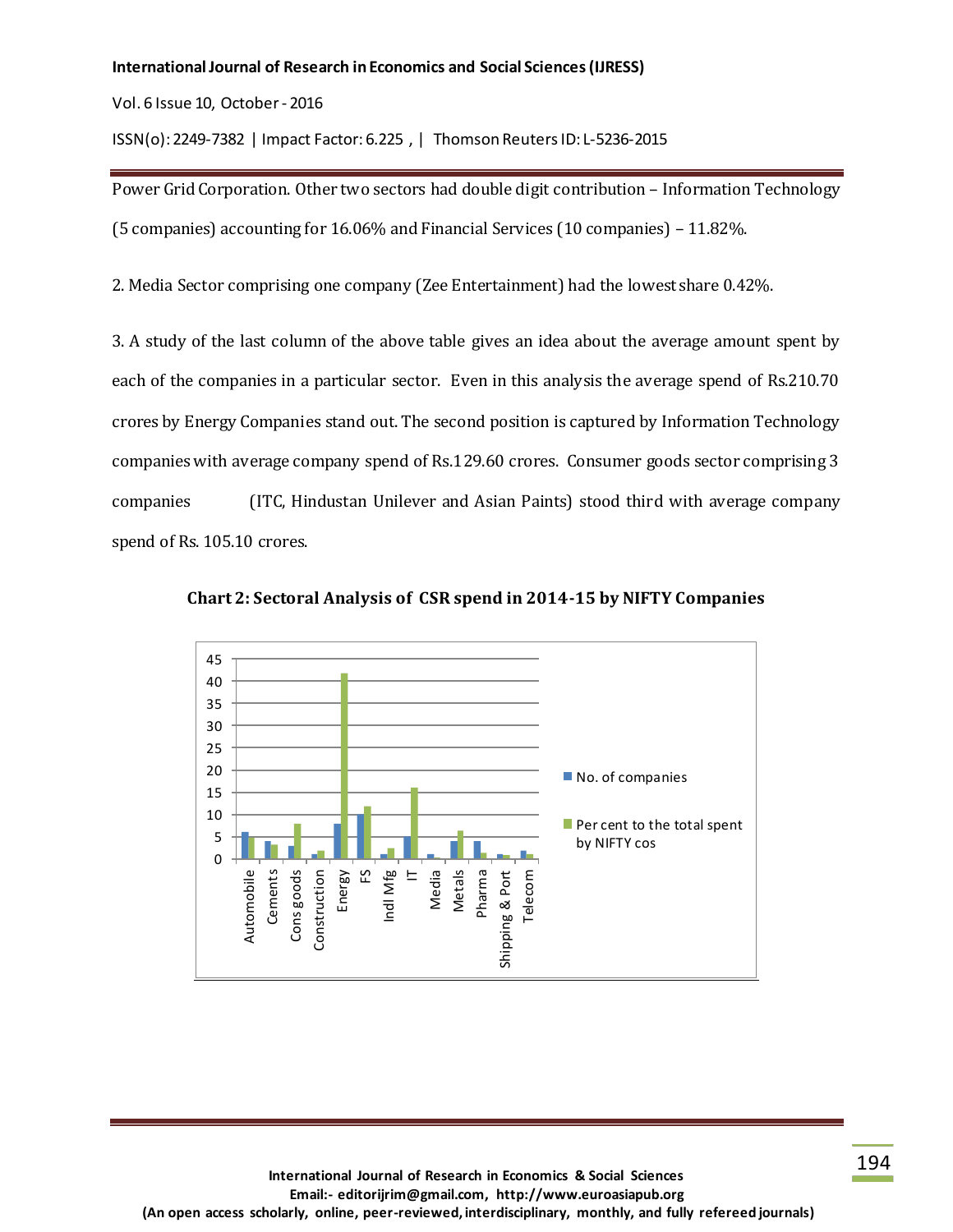Vol. 6 Issue 10, October - 2016

ISSN(o): 2249-7382 | Impact Factor: 6.225 , | Thomson Reuters ID: L-5236-2015

# **Sector-Wise -Activity Wise Analysis of the Amount spent on CSR by the NIFTY Companies**

#### **during 2014-15:**

The following table gives the details:

| <b>SI</b>      | <b>Industry</b>            | Activities on which CSR Amount Spent during 2014-15 |        |       |                |                |           |           |              |            |        |              |
|----------------|----------------------------|-----------------------------------------------------|--------|-------|----------------|----------------|-----------|-----------|--------------|------------|--------|--------------|
|                |                            | A1                                                  | A2     | A3    | A <sub>4</sub> | A <sub>5</sub> | <b>A6</b> | <b>A7</b> | <b>A8</b>    | <b>A10</b> | A12    | <b>Total</b> |
|                |                            | 38.97                                               | 92.05  | 1.32  | 9.3            | $\overline{2}$ | 0.1       | 0.97      | 23.03        | 16.52      | 10.51  | 194.77       |
| 1              | Automobile                 | 20.01                                               | 47.26  | 0.68  | 4.77           | 1.03           | 0.05      | 0.5       | 11.82        | 8.48       | 5.4    | 100          |
|                |                            | 30.34                                               | 41.99  | 11.88 | 4.14           | 4.63           |           | 0.27      |              | 26.33      | 7.44   | 127.02       |
| $\overline{2}$ | Cements                    | 23.89                                               | 33.06  | 9.35  | 3.26           | 3.65           |           | 0.21      |              | 20.73      | 5.85   | 100          |
|                |                            | 32.61                                               | 84.88  | 58.32 | 81.95          | 21.42          | 0.01      | 20.17     |              | 16.06      |        | 315.42       |
| 3              | Cons Goods                 | 10.34                                               | 26.92  | 18.49 | 25.98          | 6.79           |           | 6.39      |              | 5.09       |        | 100          |
|                |                            |                                                     |        |       |                |                |           |           |              |            |        |              |
|                |                            | 9.14                                                | 59.49  |       | 3.61           |                |           |           | 3.6          |            | 0.7    | 76.54        |
| $\overline{4}$ | Construction               | 11.94                                               | 77.72  |       | 4.72           |                |           |           | 4.71         |            | 0.91   | 100          |
|                |                            |                                                     |        |       |                |                |           |           |              |            |        |              |
|                |                            | 691.39                                              | 144.9  | 35.15 | 295.6          | 1.59           |           | 25.28     |              | 146.8      | 344.5  | 1685.21      |
| 5              | Energy                     | 41.03                                               | 8.6    | 2.09  | 17.54          | 0.09           |           | 1.5       |              | 8.71       | 20.44  | 100          |
|                |                            | 88.15                                               | 244.94 | 4.28  | 23.23          |                | 0.01      | 0.18      | 0.06         | 83.09      | 33     | 476.94       |
| 6              | <b>Finl Services</b>       | 18.48                                               | 51.36  | 0.9   | 4.87           |                |           | 0.04      | 0.01         | 17.42      | 6.92   | 100          |
|                |                            |                                                     |        |       |                |                |           |           |              |            |        |              |
|                |                            | 50.45                                               | 37.42  | 1.87  | 1.97           | 0.8            |           | 0.04      |              | 5.64       | 3.87   | 102.06       |
| 7              | Indl.Mfg                   | 49.44                                               | 36.66  | 1.83  | 1.93           | 0.78           |           | 0.04      |              | 5.53       | 3.79   | 100          |
|                |                            | 129.82                                              | 282.1  | 4.75  | 38.31          | 5.4            |           |           | 1.49         | 7.04       | 178.99 | 647.9        |
| 8              | $\ensuremath{\mathsf{IT}}$ | 20.04                                               | 43.54  | 0.73  | 5.91           | 0.83           |           |           | 0.23         | 1.09       | 27.63  | 100          |
|                |                            | 1.26                                                | 12.44  | 0.25  |                |                |           |           |              | 2.7        | 0.15   | 16.8         |
| 9              | Media                      | 7.5                                                 | 74.05  | 1.49  |                |                |           |           |              | 16.07      | 0.89   | 100          |
|                |                            | 75.86                                               | 111.82 | 5.9   | 8.57           | 5.73           |           | 8.66      |              | 26.52      | 11.04  | 254.1        |
| 10             | Metals                     | 29.85                                               | 44.01  | 2.32  | 3.37           | 2.26           |           | 3.41      |              | 10.44      | 4.34   | 100          |
|                |                            | 18.91                                               | 27.84  | 0.34  | 0.59           |                |           |           | 0.05         | 10.46      | 1.66   | 59.85        |
| 11             | Pharma                     | 31.6                                                | 46.52  | 0.57  | 0.99           |                |           |           | 0.08         | 17.48      | 2.76   | 100          |
|                | Shipping                   | 5.66                                                | 14.66  |       |                |                |           | 0.15      | $\mathbf{1}$ | 14.43      |        | 35.9         |

195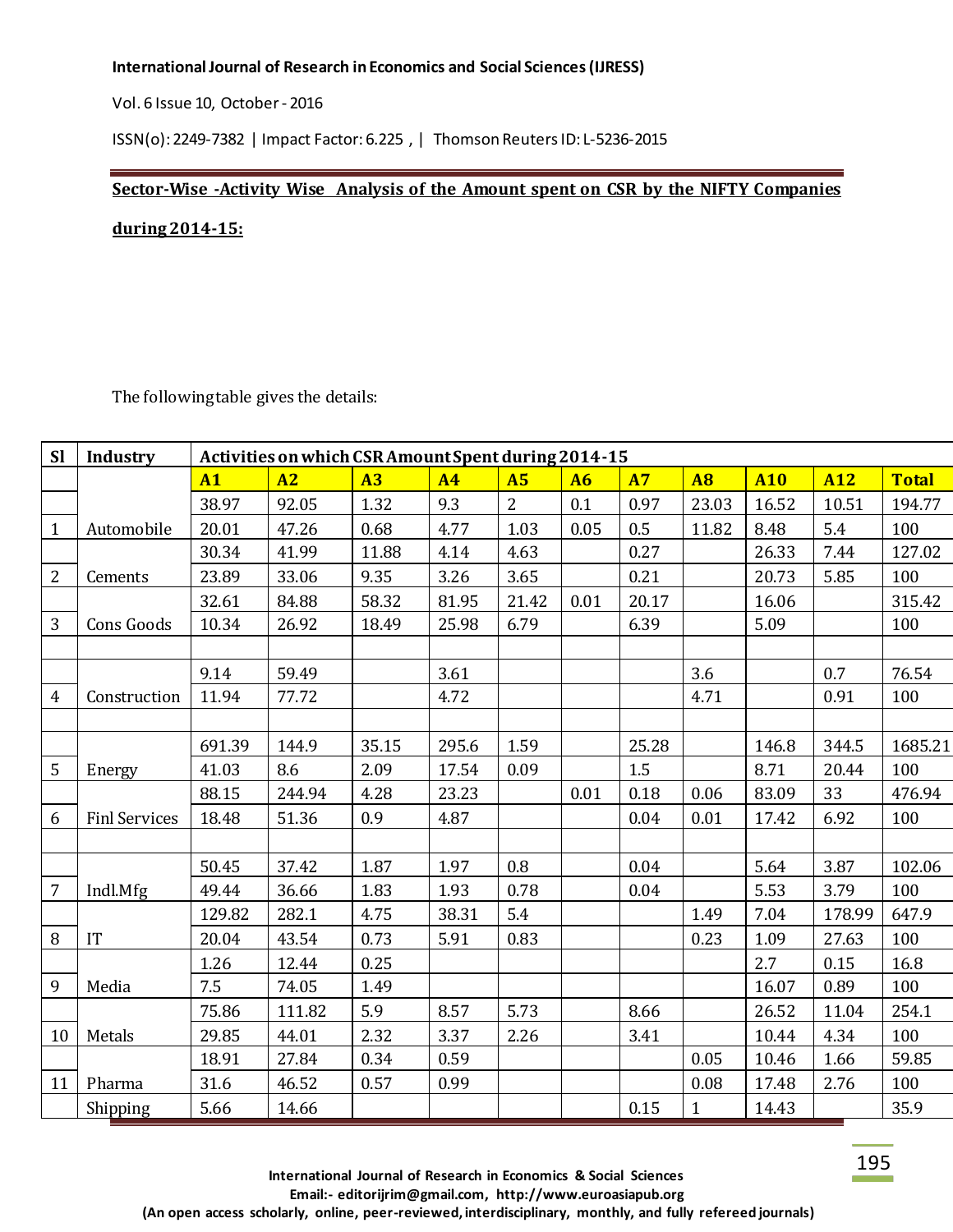Vol. 6 Issue 10, October - 2016

ISSN(o): 2249-7382 | Impact Factor: 6.225 , | Thomson Reuters ID: L-5236-2015

| 12 |         | 15.77   | 40.84   |        |        |       |       | 0.41  | 2.79  | 40.19  |        | 100     |
|----|---------|---------|---------|--------|--------|-------|-------|-------|-------|--------|--------|---------|
|    |         |         |         |        |        |       |       |       |       |        |        |         |
|    |         | 0.61    | 26.8    |        |        |       |       |       |       |        | 13.69  | 41.1    |
| 13 | Telecom | 1.48    | 65.21   |        |        |       |       |       |       |        | 33.31  | 100     |
|    |         | 1173.17 | 1181.33 | 124.06 | 467.27 | 41.57 | 0.12  | 55.72 | 29.23 | 355.59 | 605.55 | 4033.61 |
|    | $\%$    | 29.08   | 29.29   | 3.08   | 11.58  | 1.03  | 0.003 | 1.38  | 0.72  | 8.82   | 15.01  | 100.00  |

| Item           | Details of the activities covered as per Schedule VII                                    |
|----------------|------------------------------------------------------------------------------------------|
| A1             | Eradicating extreme hunger & Poverty, promoting preventive healthcare & sanitation       |
| A2             | Promotion of Education, Employment enhancing vocational skills, etc.                     |
| A <sub>3</sub> | Promoting Gender Equality & empowering women, Old age homes, Day care centres, etc       |
| A4             | <b>Ensuring Environmental Sustainability</b>                                             |
| A <sub>5</sub> | Protection of national heritage, art and culture                                         |
| A <sub>6</sub> | Measures for the benefit of armed forces veterans, war widows and their dependents;      |
| A7             | Training to promote rural sports, nationally recognised sports, etc.                     |
|                | Contributn to the Prime Minister's National Relief Fund and other funds of Central/State |
| A <sub>8</sub> | Govt                                                                                     |
| A <sub>9</sub> | Contributions or funds provided to technology incubators, etc.                           |
| A10            | <b>Rural Development Projects</b>                                                        |
| A11            | Slum Area Development                                                                    |
| A12            | Others                                                                                   |

1. *Among all the activities, eradicating hunger poverty, promoting preventive health care (A1) and promoting education, employment enhancing vocational skills, livelihood enhancement projects (A2) have got the major chunk (58%) of CSR fund spent during the year under review*.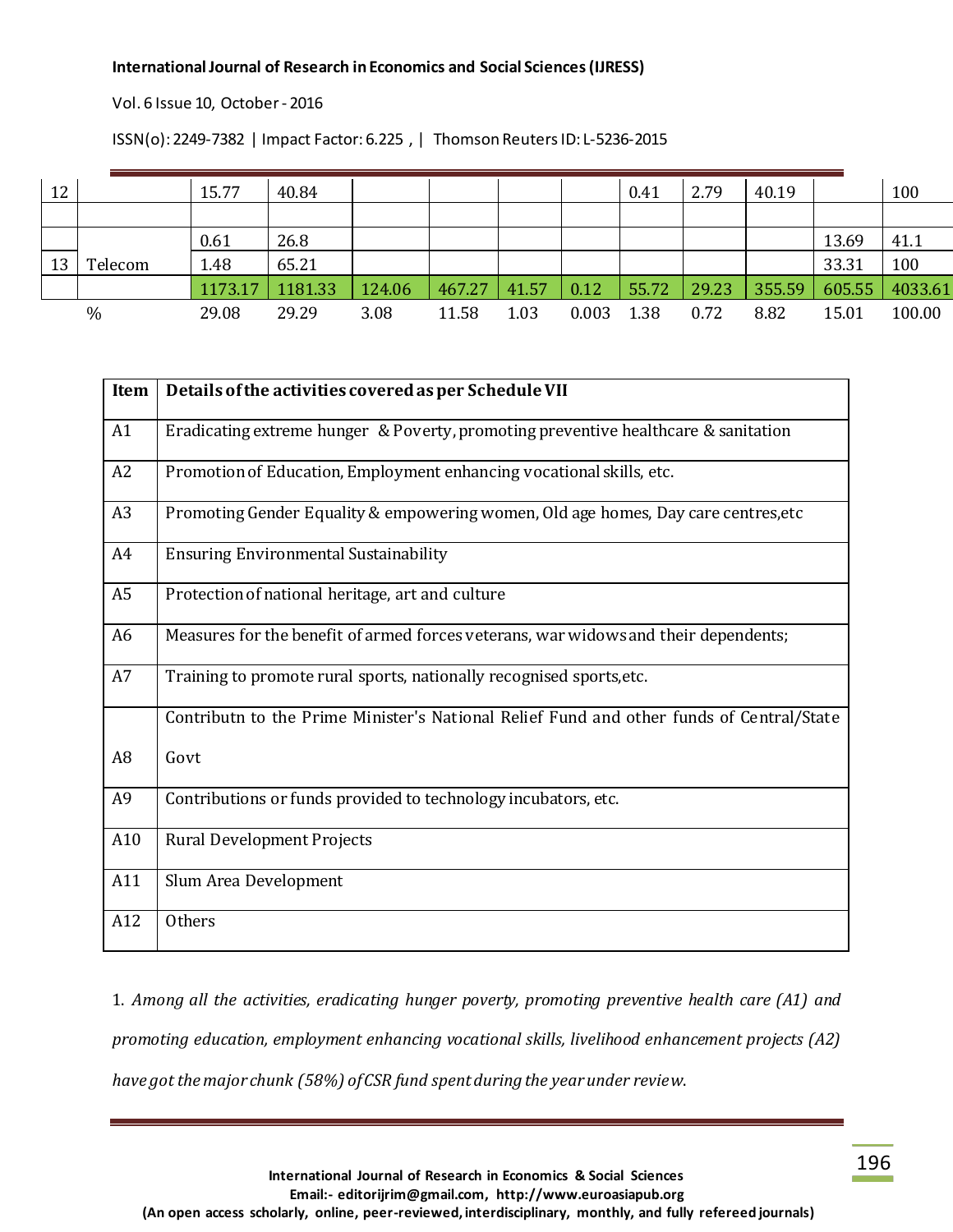Vol. 6 Issue 10, October - 2016

ISSN(o): 2249-7382 | Impact Factor: 6.225 , | Thomson Reuters ID: L-5236-2015

2. Measures for the benefit of armed forces veterans, war widows etc. (A6) had the least spend – not even 1% - a meager 0.003%

3. *No company has contributed to the Activity A9 – Contributions or funds provided to technology incubators, etc.*

4. Let us analyse the industry-wise maximum and minimum spend on the various activities in the following table:

| <b>Sl</b>      | <b>Industry</b>               | <b>Maximum Amount</b> | <b>Minimum Amount</b> |
|----------------|-------------------------------|-----------------------|-----------------------|
|                |                               | <b>Spent Activity</b> | <b>Spent Activity</b> |
| 1              | Automobile                    | A2 (47.26%)           | A6 (0.05%)            |
| $\overline{2}$ | Cements                       | A2 (33.06%)           | A7 $(0.21\%)$         |
| 3              | <b>Consumer Goods</b>         | A2 (26.92%)           | A10 (5.09%)           |
|                |                               | A4 (25.98%)           |                       |
| 4              | Construction                  | A2 (77.72%)           | A11 (0.91%)           |
| 5              | Energy                        | A1 (41.03%)           | A5 (0.09%)            |
| 6              | <b>Financial Services</b>     | A2 (51.36%)           | A8 (0.01%)            |
| $\overline{7}$ | Industrial Mfg.               | A1 (49.44%)           | A7 (0.04%)            |
|                |                               | A2 (36.66%)           |                       |
| 8              | <b>Information Technology</b> | A2 (43.54%)           | A8 (0.23%)            |
| 9              | Media                         | A2 (74.05%)           | A11 (0.89%)           |
| 10             | Metals                        | A2 (44.01%)           | A5 (2.26%)            |
| 11             | Pharma                        | A2 (46.52%)           | A8 (0.08%)            |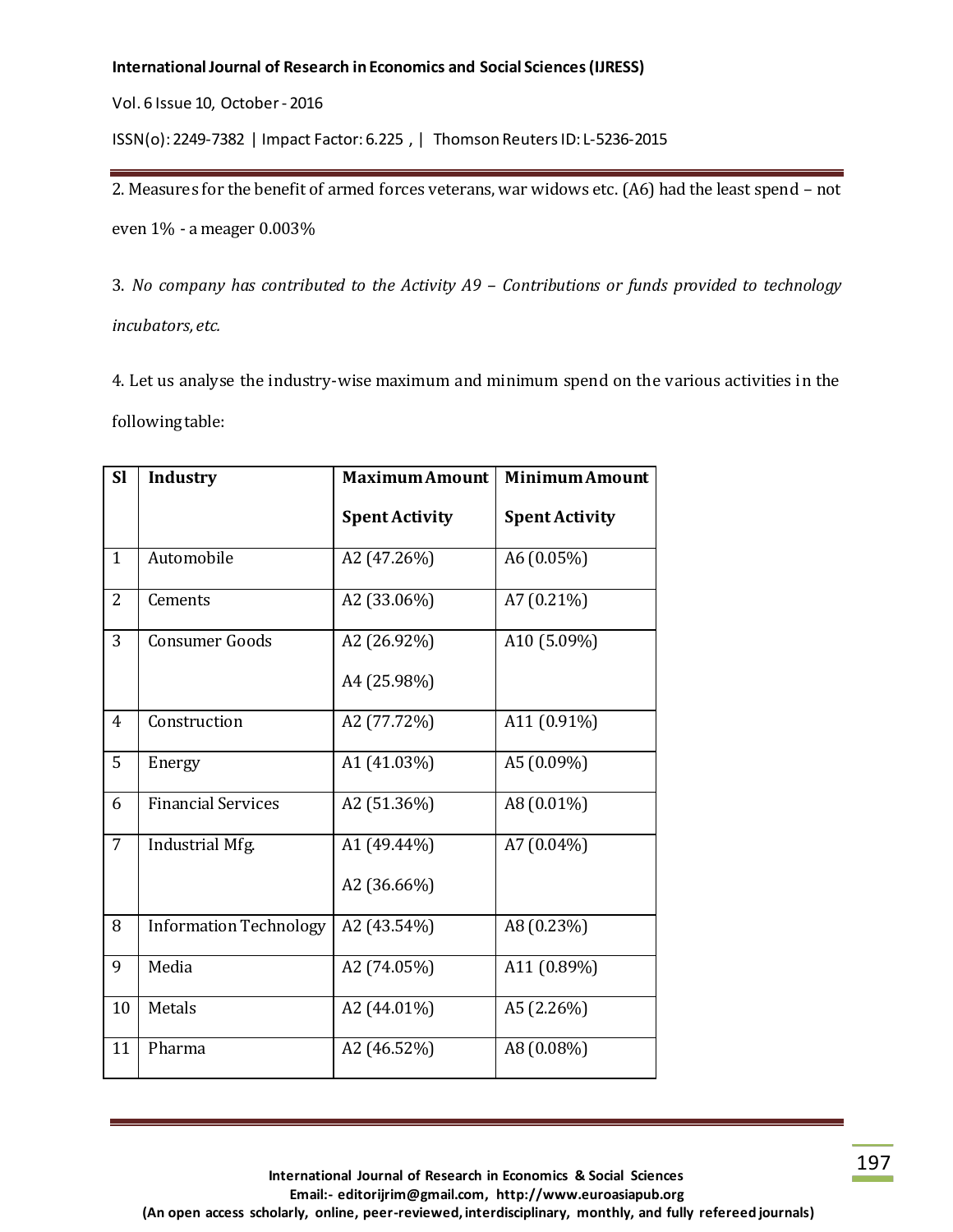Vol. 6 Issue 10, October - 2016

ISSN(o): 2249-7382 | Impact Factor: 6.225 , | Thomson Reuters ID: L-5236-2015

| 12 | Shipping | A2 $(40.84\%)$ | A7 $(0.41\%)$ |
|----|----------|----------------|---------------|
| 13 | Telecom  | A2 $(65.21\%)$ | A1 $(1.48\%)$ |

From the above table we can conclude that *almost all the industries have concentrated their CSR spend on A2* i.e., promoting education, including special education and employment enhancing vocation skills

especially among children, women, elderly, and the differently abled and livelihood enhancement projects. *The companies in the Energy Sector and Industrial Manufacturing have concentrated on A1* i.e., eradicating hunger, poverty and malnutrition, promoting preventive health care and sanitation and making available safe drinking water. *The Consumer Goods industry has spent nearly 26% on A4* i.e., ensuring environmental sustainability, ecological balance, protection of flora and fauna, animal welfare, agro forestry, conservation of natural resources and maintaining quality of soil, air and water.

Among the various activities across sectors Activities covered under A5 to A8 were not in favour of the companies as the amount spent under these is the least. *Main activities covered under these are protection of national heritage, setting up libraries, measures for the benefit or armed forces, training to promote rural sports, contribution to Prime Minister's National Relief Fund*.

#### **Taxability aspect of CSR spend:**

The extant provisions say that the amount spent under CSR is after payment of taxes (i.e., Net Profit or PAT). The intention of the government is not to allow the CSR expenditure as a deduction while computing Income Tax. *When the CSR mandatory provisions were introduced, everyone thought that the companies would opt for contribution to Prime Minister's National Relief Fund as CSR spend and avail of the 100% deduction as Donations under Sec. 80 (g). The analysis of the CSR amount spent*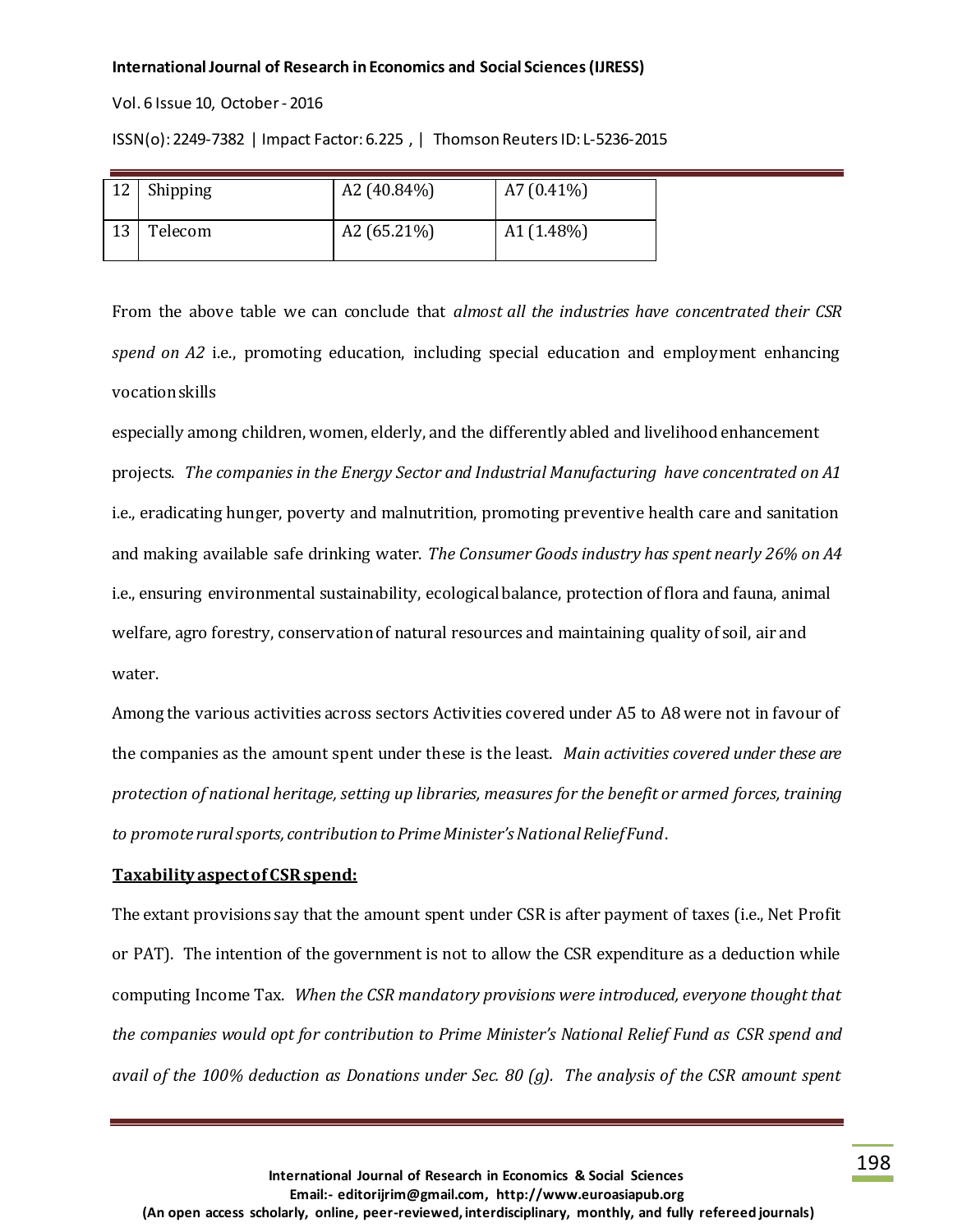Vol. 6 Issue 10, October - 2016

ISSN(o): 2249-7382 | Impact Factor: 6.225 , | Thomson Reuters ID: L-5236-2015

*activity wise in the previous paragraph shows otherwise. The total contribution under PM National Relief Fund by all the NIFTY companies in the year 2014-15 accounted for a paltry 0.72%.*

*Section 37 (1) of Income Tax Act – "Any expenditure (not being expenditure of the nature described in sections 30to 36) and not being in the nature of capital expenditure or personal expenses of the assessee, laid out or expended wholly and exclusively for the purposes of the business or profession shall be allowed in computing the income chargeable under the head "Profits and gains of business or profession".*

**The following** *Explanation* **was inserted to sub-section (1) of section 37 by the Finance (No. 2) Act, 2014, w.e.f. 1-4-2015:**

**Explanation:**—*For the removal of doubts, it is hereby declared that for the purposes of sub-section (1), any expenditure incurred by an assessee on the activities relating to corporate social responsibility referred to in section 135 of the Companies Act, 2013 (18 of 2013) shall not be deemed to be an expenditure incurred by the assessee for the purposes of the business or profession.* **In view of this, CSR expenditure is below the line item; an appropriation of profits**.

## **Developments during the last one year:**

# **Guidance Note on Accounting for Expenditure on CSR Activities issued by Institute of Chartered Accountants of India GN (A) 34 - Issued on May 25, 2015:**

- The objective of this Guidance Note is to provide guidance on recognition, measurement, presentation and disclosure of expenditure on activities relating to corporate social responsibility
- The Guidance Note does not deal with identification of activities that constitute CSR activities but only provides guidance on accounting for expenditure on CSR activities in line with the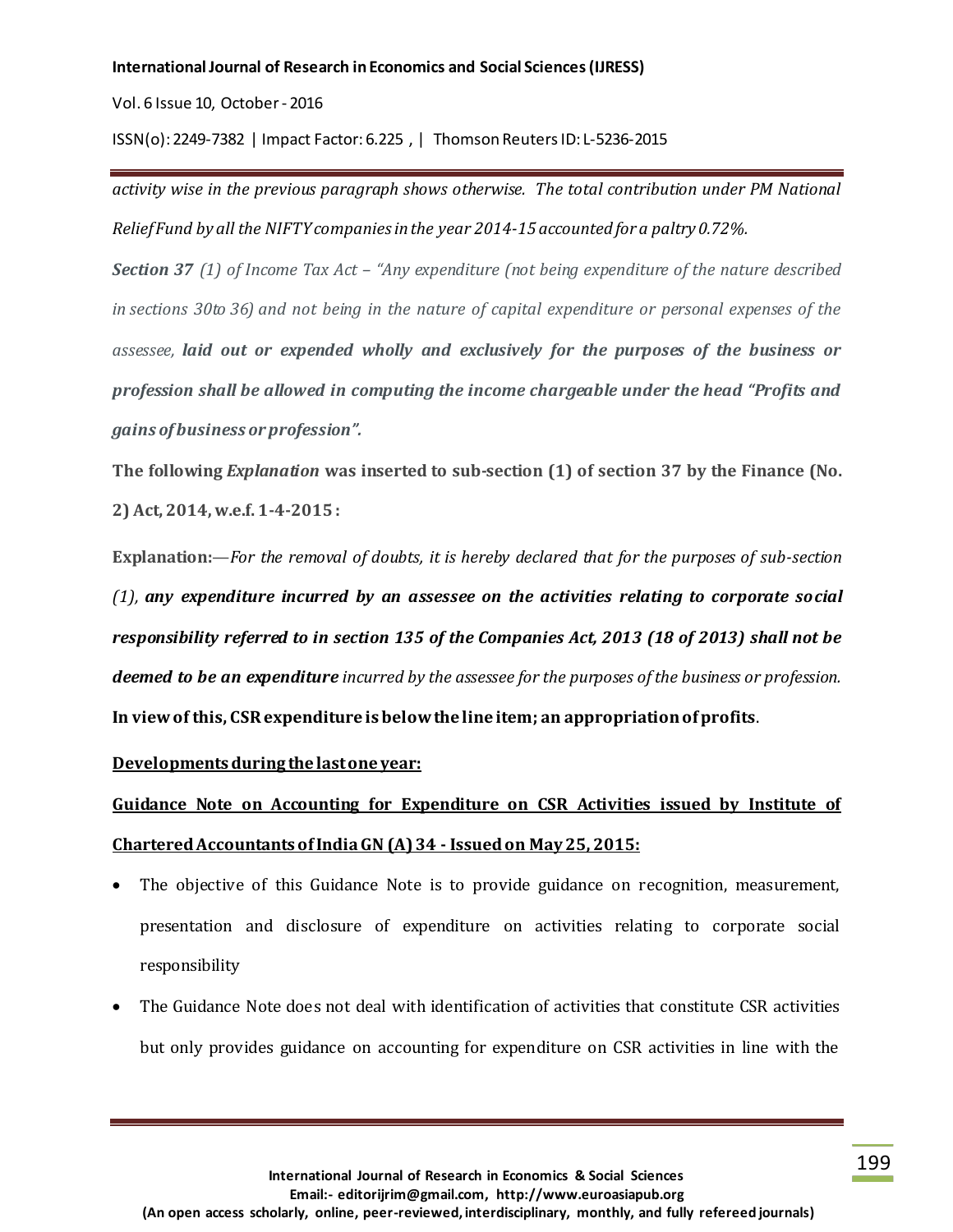Vol. 6 Issue 10, October - 2016

ISSN(o): 2249-7382 | Impact Factor: 6.225 , | Thomson Reuters ID: L-5236-2015

requirements of the generally accepted accounting principles including the applicable Accounting Standards.

- *No provision for the amount which is not spent, i.e., any shortfall in the amount that was expected to be spent as per the provisions of the Act on CSR activities and the amount actually spent at the end of a reporting period*, may be made in the financial statements. The Directors' Report should disclose the reasons for not spending the amount. However, if a company has already undertaken certain CSR activity for which a liability has been incurred by entering into a contractual obligation, then in accordance with the generally accepted principles of accounting, a provision for the amount representing the extent to which the CSR activity was completed during the year, needs to be recognised in the financial statements.
- *What will be the position if a Company spends in the current year more than 2% of Net Profits* ? the *excess amount cannot be carried forward for set off* against the CSR expenditure required to be spent in future
- Rule 6 (2) of the Companies (Corporate Social Responsibility Policy) Rules, 2014, requires that *"the surplus arising out of the CSR projects or programs or activities shall not form part of the business profit of a company". Such surplus would not form part of the minimum 2% of the average net profits of the company made during the three immediately preceding financial years in pursuance of its Corporate Social Responsibility Policy'* .
- **Disclosure of CSR expenditure in Financial Statements**: should be recognised as a separate line item as 'CSR expenditure' in the statement of profit and loss. The Notes to P & L statement should disclose the break-up of various heads of expenses included in the line item 'CSR expenditure'

# **Recommendations of the High Level Committee on CSR:**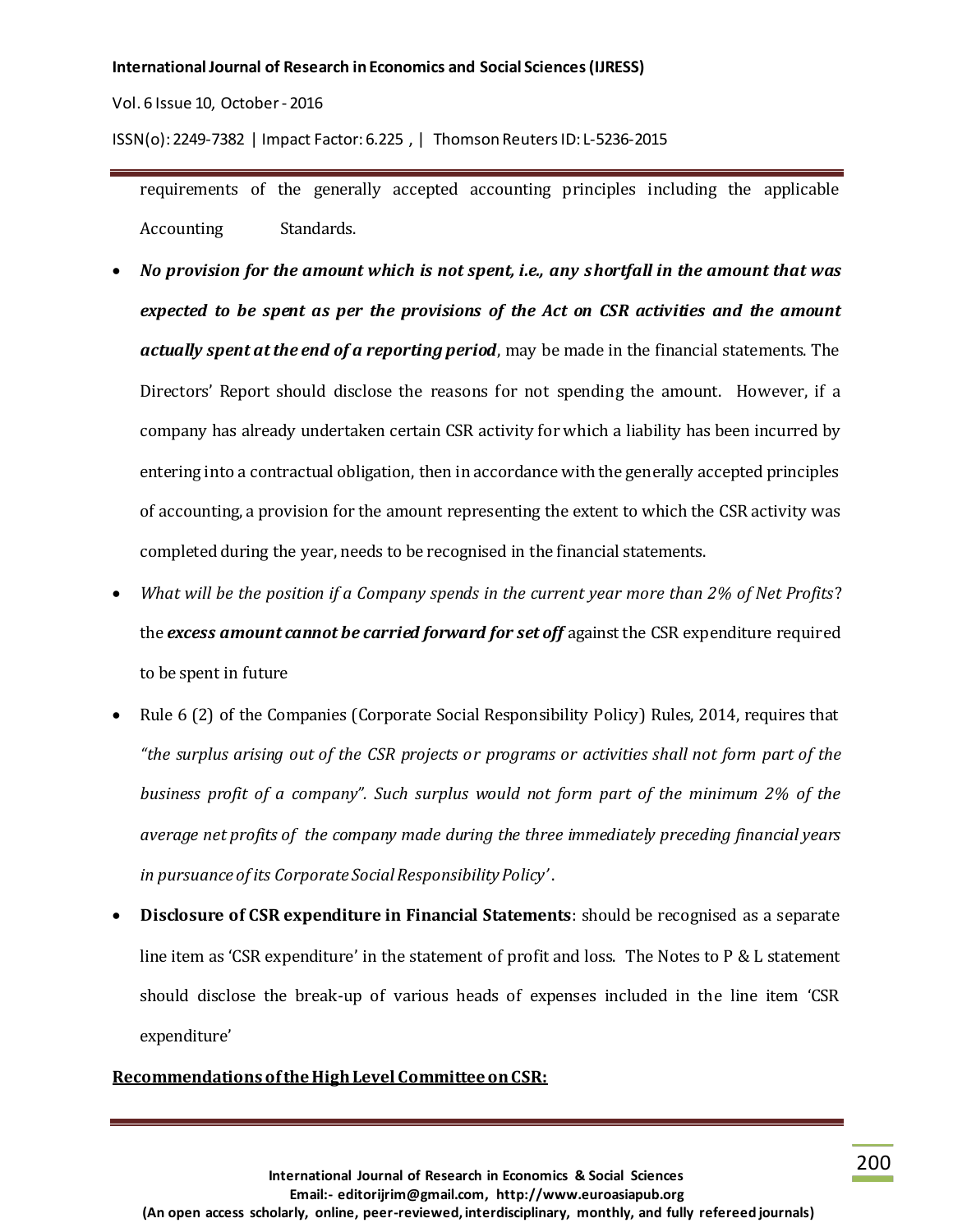Vol. 6 Issue 10, October - 2016

ISSN(o): 2249-7382 | Impact Factor: 6.225 , | Thomson Reuters ID: L-5236-2015

Government of India appointed a High Level Committee to suggest measures for improved monitoring of the implementation of CSR Policies by the Companies under the Chairmanship of Shri. Anil Baijal on 3rd February 2015. The Committee submitted its report with recommendations in 22nd September 2015. Some of the recommendations of the committed are:

- Sec. 8 Companies to be exempted from CSR provisions since they are involved in charitable activities and their surplus generated by them is ploughed back
- The Committee felt that leniency to be shown against the companies for non compliance in initial two/three years to enable them to graduate to a culture of compliance since initial three years will be a 'period of learning' for all the stakeholders. Review of the programme should be conducted after three years
- The committee felt that there should be uniformity in tax treatment for CSR expenditure across all eligible activities. At the end of the report as Annexure V "Tax Exemptions and CSR" the committee has listed out various activities and provisions of Income Tax Act under which the tax exemption may be claimed
- Categorise companies on the basis of CSR Budget:
	- **Those Which have CSR expenditure of more than Rs.5/- crores** To undertake programme based sustainable CSR activities with some measurable outcomes
	- **Those Which have CSR expenditure of less than Rs.5/- crores** These companies could take up project based activities. These companies should be encouraged to combine their CSR programmes with other similar companies. The committee also suggested that the threshold of Rs.5 crores in CSR expenditure should be adjusted for inflation using the GDP deflator or Wholesale Price Indiex (WPI) once in three years and the figure should be rounded off to the nearest crore.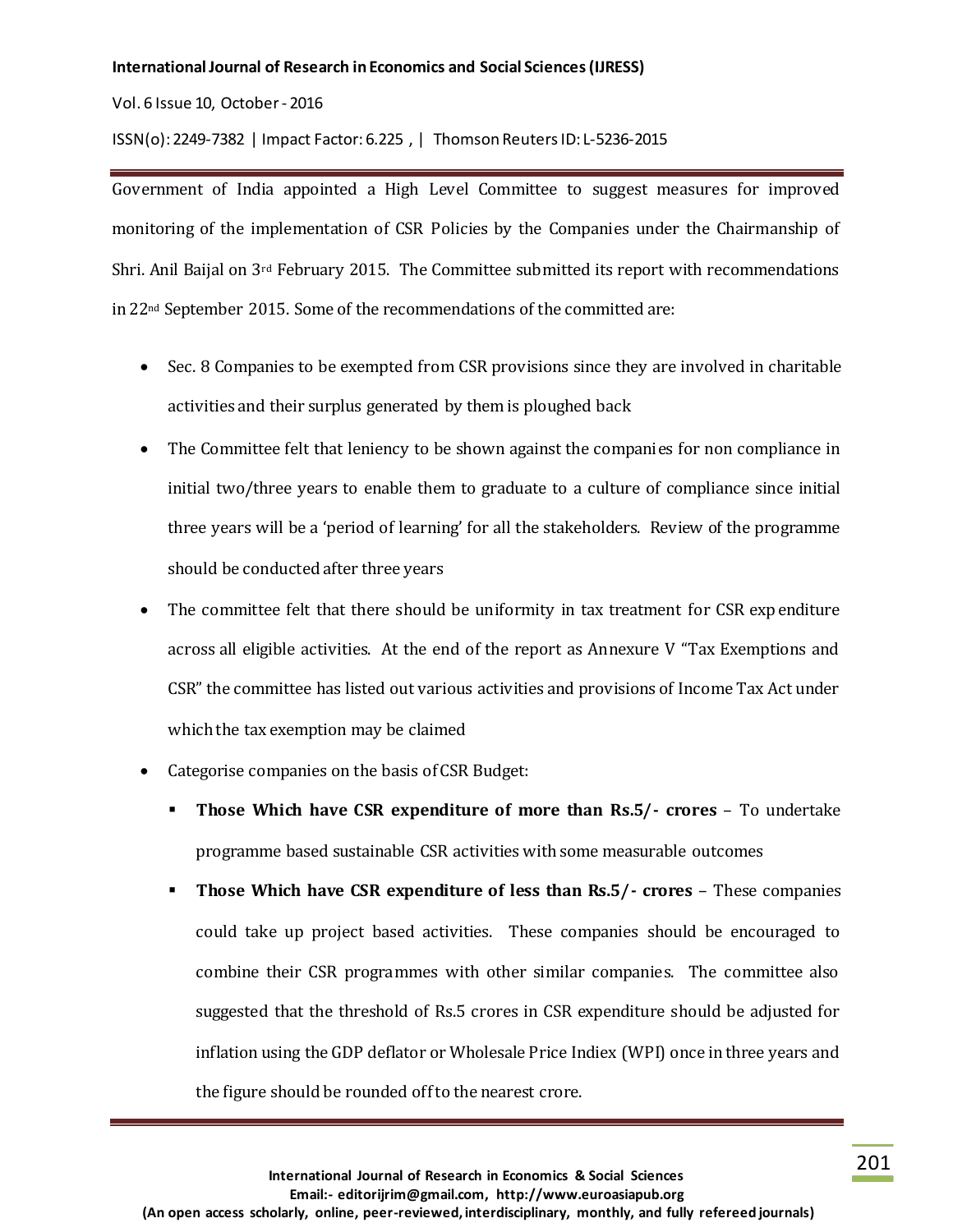#### Vol. 6 Issue 10, October - 2016

ISSN(o): 2249-7382 | Impact Factor: 6.225 , | Thomson Reuters ID: L-5236-2015

- Currently CSR guidelines are applicable only to entities registered under the Companies Act 2013. The committee recommends that if the threshold limits are satisfied by any type of entity these guidelines should be made applicable
- Currently there is a cap of 5% on the overheads/administrative expenses related to CSR activities. The committee has recommended increasing the same to 10%. Clarity is required on the applicability of this cap on the expenses of implementing agencies
- The committee did not agree to the suggestion of monetizing the expenses of the employee involved in CSR activities
- Carry forward of the Unspent Amount is mandatory for PSUs. Similar provisions to be made for Non PSUs also the committee recommended.
- The Committee recommended setting up of Annual Awards for CSR purposes one each for large and small companies to incentivize undertaking CSR programmes.

# **Recommendations of the Company Law Committee on CSR:**

Ministry of Corporate Affairs, Government of India constituted Company Law Committee on 4th June, 2015 to make recommendations on issues arising from the implementation of Companies Act, 2013 and to examine the recommendations received from the Bankruptcy Law Reforms Committee, the High Level Committee on CSR, the Law Commission and other agencies, undertaking the implementation of the Act.

The committee submitted its Report in February 2016 on various aspects of Companies Act, 2013. Herein below, those pertaining to CSR are discussed:

 The Committee also agreed with the recommendation of the High Level CSR Committee that the term "average net profit" to be replaced with the words "net profit", to remove any ambiguit.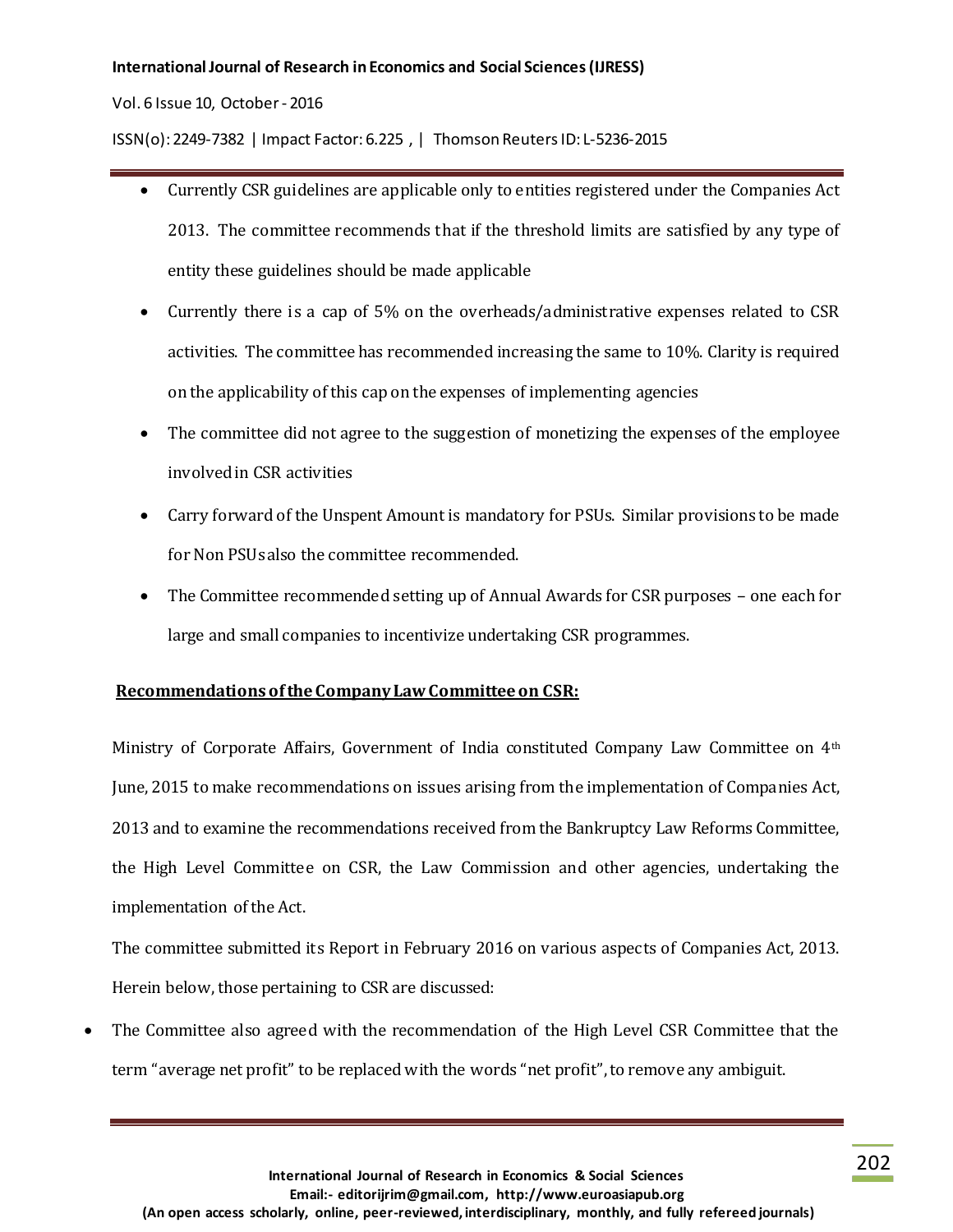Vol. 6 Issue 10, October - 2016

ISSN(o): 2249-7382 | Impact Factor: 6.225 , | Thomson Reuters ID: L-5236-2015

- The High Level CSR Committee had recommended for allowing a carry forward of unspent amounts, from a particular year; and for transfer of any unspent balance, after a period of five-years, to one of the funds listed in Schedule VII of the Act. The Committee felt that while a carry forward might be desirable, the requirement of mandatorily transferring the unspent amount at the end of five-years would go against the principle of 'comply or explain' and would not be appropriate. In view of this, the Committee recommended the continuance of the current provisions, where the actual expenditure was reported with no obligation to carry over.
- Regarding giving preference to the local area, and areas around its areas of operations, for spending the amount earmarked for CSR activities, the Committee felt that the requirement with respect to CSR are new provisions, and as such, all companies should be given the required flexibility for a reasonable period, say five-years, to experience the implementation of this provision.
- The Committee was not in favour of exempting Section 8 companies from the existing CSR provisions.

# **LIMITATION OF THE STUDY**:

Since 2014-15 was the first year after the CSR guidelines were enforced the data collected and analysed pertain to one year only. Hence, no statistical tool could be used. However, the study would be continued and similar analysis would be done on the information supplied by the NIFTY companies in the Annual Reports for the year 2015-16 and suitable conclusions would be drawn.

# **SUGGESTIONS:**

 Under the National Voluntary Guidelines on Social, Environmental and Economical Responsibilities of Business which was issued in July 2011, every company has to include in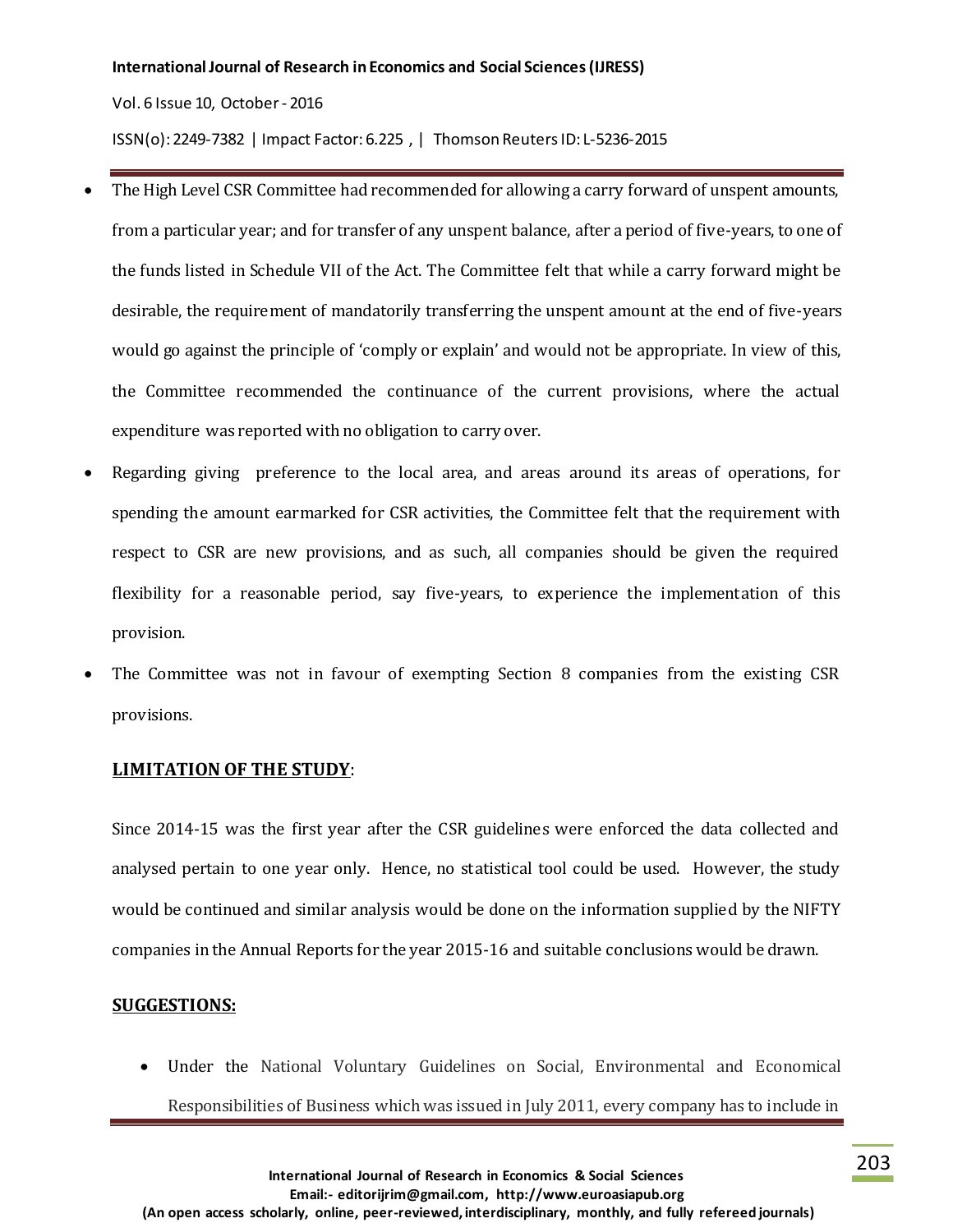Vol. 6 Issue 10, October - 2016

ISSN(o): 2249-7382 | Impact Factor: 6.225 , | Thomson Reuters ID: L-5236-2015

its Annual Report a Section on **"Business Responsibility Report".** Under Section B – Financial details of the company regarding paid up capital, total turnover, *total profit after tax, total spending on CSR and List of activities under CSR are being given***.** With the introduction of *new format for CSR reporting under Companies Act 2013 this becomes redundant and in fact confusing* because here the PAT is of current year and the Percentage of CSR spend is on the current year figures while the Companies Act, 2013 wants a company *to show the average of the net profit of three immediately preceding years and the 2% mandatory spend is on this amount.*

- As suggested by the Committee, the companies coming under the CSR provisions should be classified into those having budget of more than Rs.5/- crores and those less than Rs.5/ crores and the rigour of programme mode and spending through a Trust should be made applicable only for those companies whose budget is over Rs.5/- crores.
- Government should not make any changes for next three years since it is only two years since the guidelines were introduced and all the companies are in a "learning phase"
- In the format that has been prescribed under the CSR rules for reporting CSR expenditure in the Annual Report of a Company under item 5 (c),"manner in which amount spent has to be shown". The research study found that the companies are showing almost all the activities on which the money has spent. This constitutes a sizable portion of the Annual Report. It is suggested that the companies should show only those activities which constitute 10% or more of the current year's spend shall be included. This would result in reduction of avoidable cost, time and saving of the natural resource paper.

# **CONCLUSION:**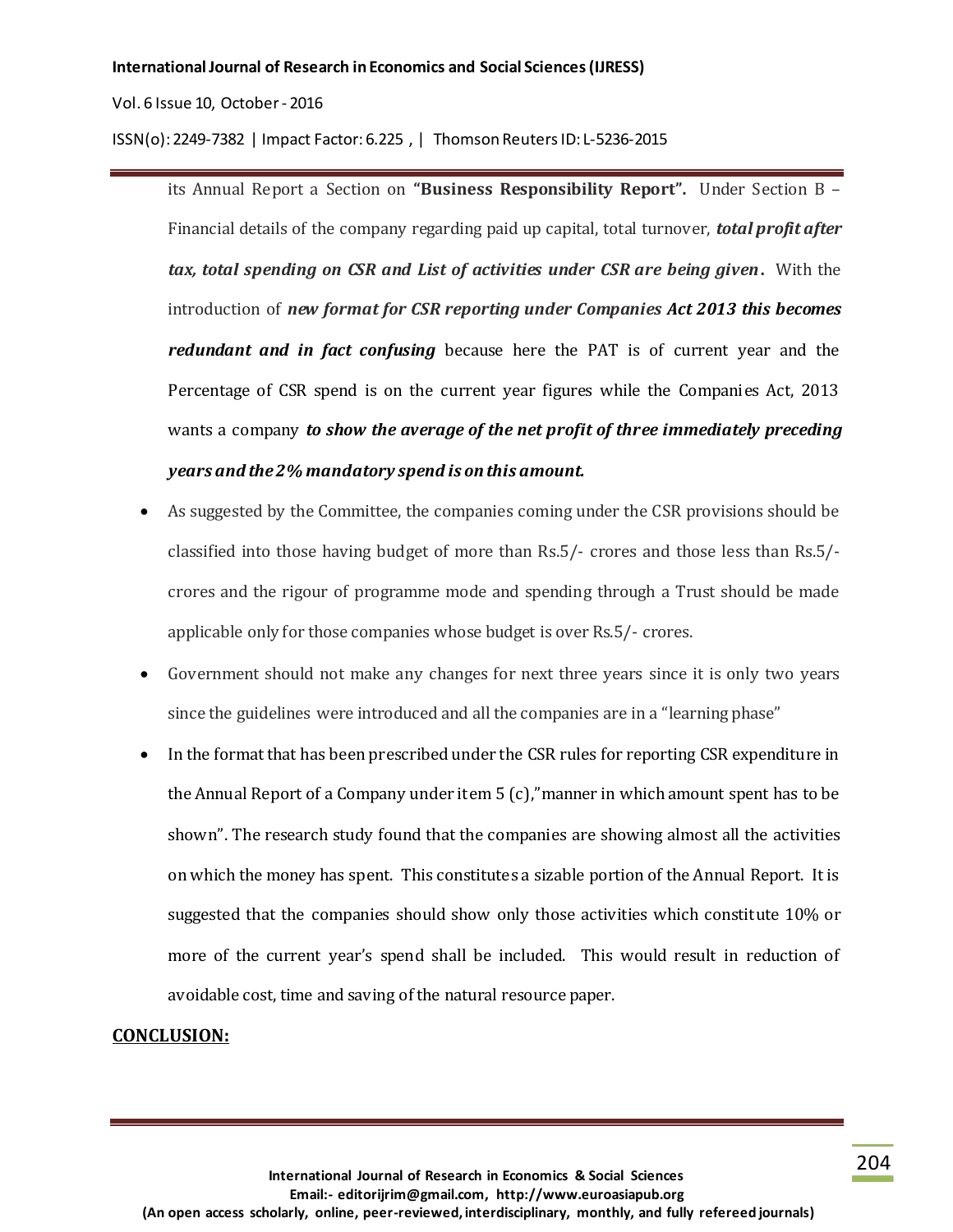Vol. 6 Issue 10, October - 2016

ISSN(o): 2249-7382 | Impact Factor: 6.225 , | Thomson Reuters ID: L-5236-2015

The Companies Act, 2013 has created history in the corporate world by making CSR spend of 2% of the average net profits a mandatory one. All the companies coming under this purview have taken the guidelines in the right perspective and have started ear marking funds for CSR and spending on the activities given in the Schedule VII. Companies are studying ways and means to effectively spend the CSR amount. As suggested earlier, review of the CSR expenditure of the companies should be taken after another three years and the experience drawn therefrom. Majority of the companies under NIFTY spent the amount under Health, Sanitation and Education which represent the need of the hour and would help in improving the living conditions of the under privileged. The efforts of the corporate world would improve the image of India world over.

# **Reference:**

1. Annual Reports of the NIFTY Companies

- 2. Report of the High Level Committee on CSR
- 3. Report of the Companies Law Committee
- 4. PROWESS Database
- 5. Companies Act 2013
- 6. Six Reasons Companies Should Embrace CSR Forbes

7. S.Rajendran - CSR under Companies Act 2013-A Different Perspective – Chartered Secretary, March 2016

8. Guidance Note on Accounting for Expenditure on CSR Activities issued by Institute of Chartered Accountants of India GN (A) 34

\*\*\*\*\*\*\*